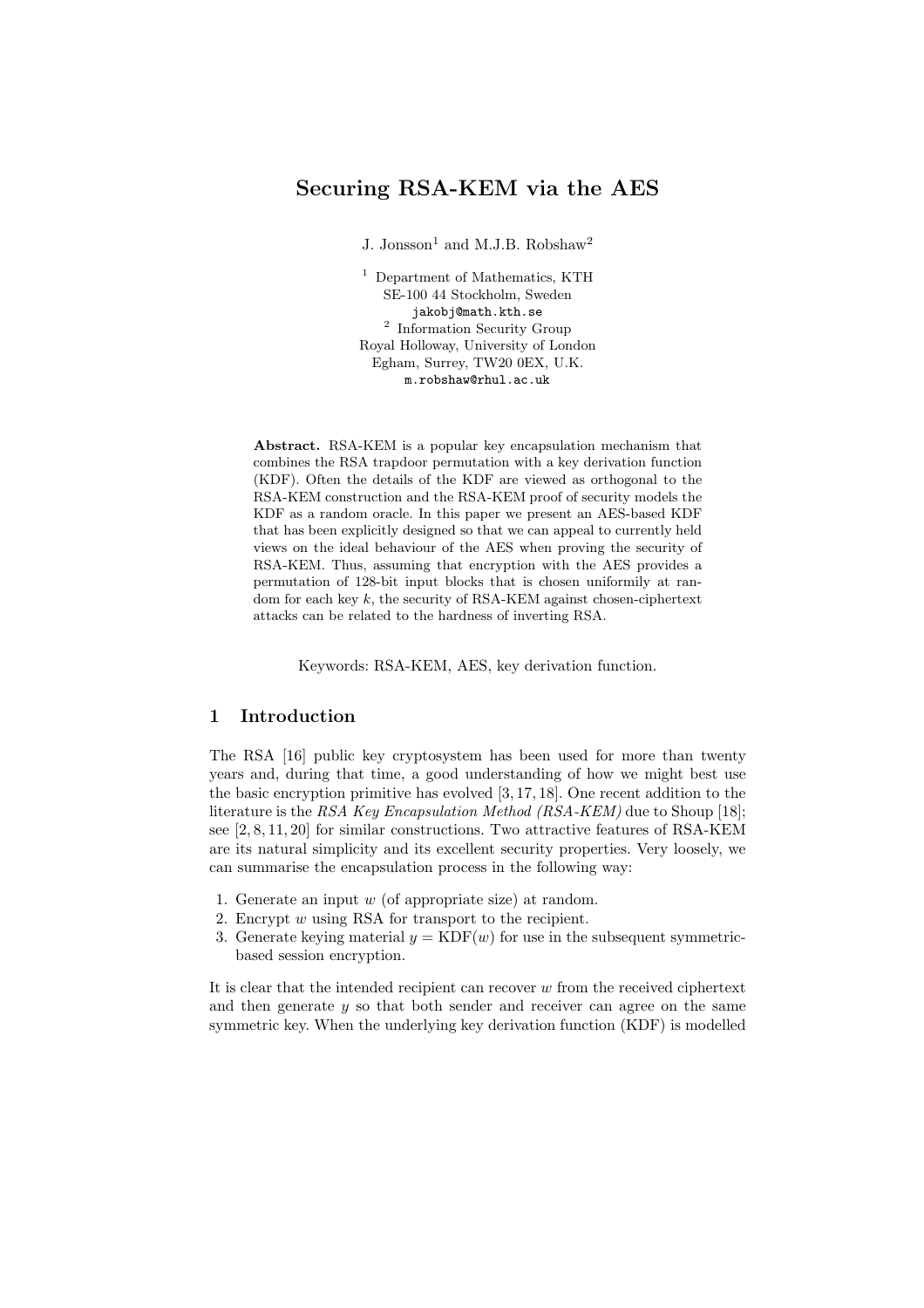as a random oracle or a black box, the security of RSA-KEM (in a chosenciphertext attack model) can be provably related to the hardness of inverting the RSA primitive.

In this paper we consider the role of the KDF. The properties of the KDF are such that a hash function is often used to build the KDF and there are many dedicated and thoroughly suitable designs. However, since we are likely to appeal to the AES [12] for any subsequent symmetric-based session encryption, it might be preferable to build our KDF out of the AES rather than support an additional algorithm. Furthermore, it might be desirable to have a design based on the AES which would provide some immunity from continued cryptanalysis of current hash function proposals [4, 19].

Of course, it is well-known that a hash function can be built out of a block cipher [5, 9] and, at first sight, it appears that one of these constructions might suffice. However, our work is further motivated by the following goal. Instead of modelling the KDF as a random oracle, we would like to provide an explicit KDF construction that allows us to demonstrate the security of RSA-KEM based upon reasonable assumptions about the underlying block cipher (i.e. the AES). Thus our goal is to obtain a security proof for RSA-KEM under the assumption that the block cipher used in our KDF construction acts as an ideal family of random permutations indexed by the choice of key. Such an assumption on the block cipher is often referred to as the Shannon, ideal cipher, or black-box model and it is used widely (see for example Black et al. [5]).

Now our goal is not difficult to achieve for a block cipher with a sufficiently large block length (say at least twice the desired security level in bits). However, we would particularly like to use the AES, and the only block length permitted for the AES is 128 bits (even though the original cipher Rijndael [6] offered more flexibility in this regard). This is a problem since typical approaches for a block cipher-based KDF appear to be at the mercy of birthday attacks; the security level is bound by only half the block length (i.e., 64 bits in the case of a 128-bit block cipher). Since the standardized block ciphers at our disposal have a block length of either 64 or 128 bits, the security level attained using such mechanisms might not be viewed as adequate. While these birthday attacks may not immediately break the security of the full scheme RSA-KEM, they do seem to make it difficult to achieve a sufficiently-tight security proof.

So the goal of our work has been to achieve the level of security offered by conventional constructions that use a 256-bit block cipher, but to do so via a construction built around a 128-bit block cipher. More generally, in the ideal cipher model and using our construction built around a block cipher with block size  $k_b$ , an adversary making q oracle queries should not be able to exploit any weakness with a probability better than

$$
\frac{c \cdot q^2}{2^{2k_b}}\tag{1}
$$

for some reasonably small constant c. This is approximately as hard as finding collisions for an ideal hash function with output  $2k_b$  bits. Our trick in accomplishing this with a 128-bit block cipher is to use an encryption key that is twice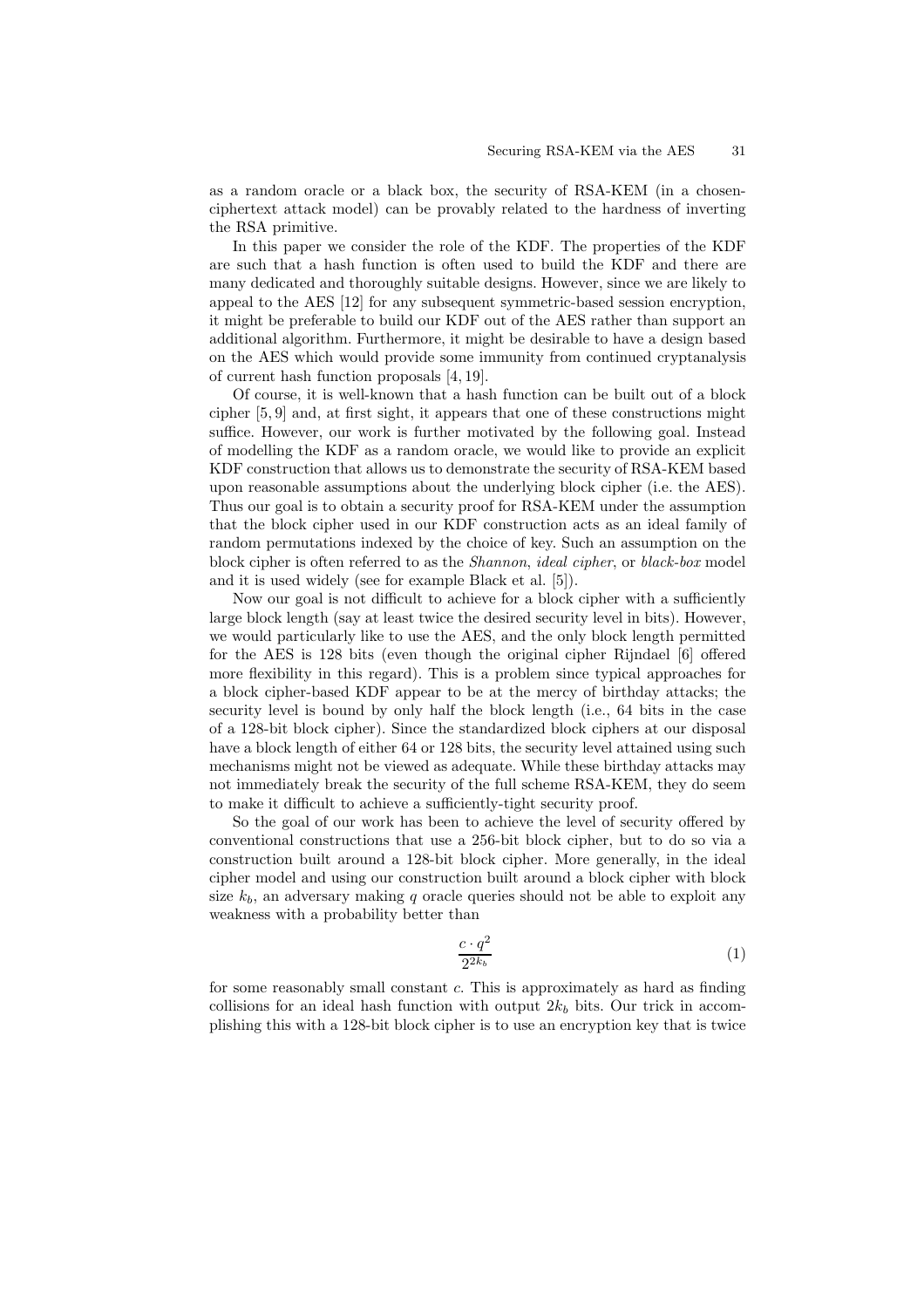the length of the input block; i.e. to use a 128-bit block cipher with a 256-bit key. Thus, our specific construction is valid for the AES and all AES finalists, as well as a range of block ciphers that use  $64$ - and  $128$ -bit block lengths<sup>3</sup>.

### 2 Notation and Specification

Establishing some of the machinery that we need in our construction might initially appear to be somewhat complicated. However the description of the scheme itself is straightforward and can be found in Section 2.2.

#### 2.1 Pre-Requisites

Our particular key derivation function  $KDF_E$  is defined in terms of any block cipher  $E$  with the property that the key length is at least twice the block length. Let E be a block cipher with block length  $k_b$  bits and key length at least  $2k_b$ bits. We will assume that the key length is exactly  $2k_b$ ; in the case of a longer key only the first  $2k_b$  bits will be used and the other bits will be fixed to some prescribed value. Moreover, we will assume that  $k_b$  is a multiple of 8. For each integer  $k > 0$  let  $\{0,1\}^k$  denote the set of bit-strings of length k. For integers  $j \geq 0$  and  $k > 0$  with  $j < 2^k$ , let  $(j)_k$  be the k-bit big-endian representation of j (e.g.,  $(13)_6 = 001101$ ). The concatenation of two bit-strings X and Y will be denoted X $\|Y\|$ . For two bit-strings  $r_1$  and  $r_2$  of the same length,  $r_1 \oplus r_2$  denotes the bitwise exclusive-or of  $r_1$  and  $r_2$ . In situations where a bit-string r of length k and an integer  $j < 2<sup>k</sup>$  are combined, the expression  $r \oplus j$  denotes the sum  $r \oplus (j)_k$ . We also use the following notational shorthand. For an integer m and a bit-string  $s = v_0||v_1$  consisting of 2 blocks  $v_0$  and  $v_1$ , each of length k, we set  $s \uplus m = (v_0 \oplus m) || (v_1 \oplus m).$ 

In our specification of  $\text{KDF}_E$  we will appeal to a function  $\delta$  that "tweaks" the most significant two bits of a string in the following way. Given a bit-string r of length  $k_b$ , write  $r = (a)_2 || r'$  (clearly  $a \in \{0, 1, 2, 3\}$  and  $r' \in \{0, 1\}^{k_b - 2}$ ) and define  $\delta(r) = \delta((a)_2 || r') = ((a + 1) \text{ mod } 4)_2 || r'.$  The effect of  $\delta$  is summarized in the following table:

|             | 00  r'               | 01  r'    | 10  r' | 11  r' |
|-------------|----------------------|-----------|--------|--------|
| $\delta(r)$ | $\overline{01}$   r' | $10$   r' | 11  r' | 00  r' |

### 2.2 Definition of  $KDF_E$

Formally, we define  $KDF_E$  as  $KDF_E(w, L)$  with two input arguments w and L. The first argument  $w$  is the secret input, while the second argument  $L$  is an optional label to be associated with the key. Let Valid be the set of valid input pairs  $(w, L)$  to KDF<sub>E</sub>. To process a pair  $(w, L) \in$  Valid, we need to apply a deterministic encoding function  $\beta$  to  $(w, L)$  to give an input string of an appropriate form (i.e., a sequence of blocks, each of bit length  $k_b$ ). We also need to generate

<sup>3</sup> Though the security level for 64-bit block lengths is unlikely to be appropriate.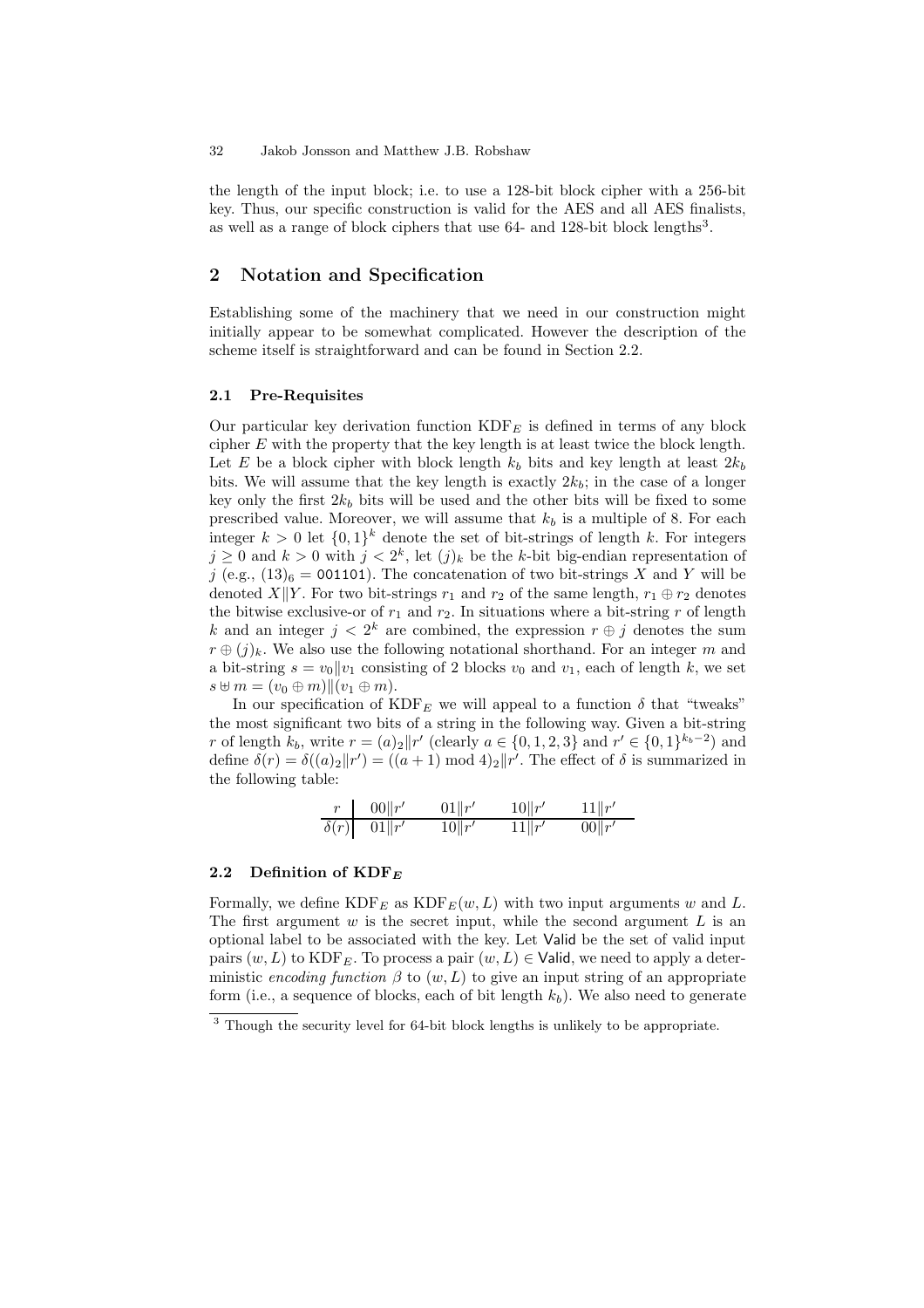an initial value of bit length  $k_b$  from  $(w, L)$  using a deterministic IV generator  $\tau:$  Valid  $\rightarrow \{0,1\}^{k_b}.$ 

The output from the encoding function  $\beta$  is a string  $R = (r_1, \ldots, r_n)$  of blocks  $r_i$ , each of bit length  $k_b$ . We assume that there is an upper bound  $n_{\text{max}}$ on the maximum number of blocks in an output  $(r_1, \ldots, r_n) = \beta(w, L)$  with  $(w, L) \in$  Valid. We require that it be computationally straightforward to recover w and L in an unambiguous and unique manner from  $\beta(w,L)$  and the initial value  $t_0 = \tau(w,L)$ . Our recommended encoding function  $\beta(w,L)$  is specified as  $\beta(w, L) = w \| L \| 0^{k_1} \| (l(L))_{64}; k_1$  is the minimum value such that the bit length of  $\beta(w,L)$  becomes a multiple of  $k_b$ .

The initial value  $t_0 = \tau(w,L)$  should contain the length in octets of w (even in applications where the length is fixed) along with a "KDF Mode" indicator.

The output from KDF<sub>E</sub> will be a sequence  $U = (u_1, \ldots, u_\lambda)$  of blocks  $u_i$ , each of bit length  $k_b$ . We fix the number  $\lambda$  of blocks to be a constant. For a shorter output, we just truncate  $U$  to the desired number of bits.

The specification of  $\text{KDF}_E(w,L)$  now follows and consists of two stages. This process is illustrated in Figure 1 provided in Appendix A.

- 1. Apply the encoding rule to give  $\beta(w, L) = (r_1, \ldots, r_n)$  and set the initial value  $t_0 = \tau(w,L)$ .
- 2. Extend  $t_0$  to a *padded* initial value  $s_0 = t_0||t_0$  of length  $2k_b$ .
- 3. Process the blocks  $r_1, \ldots, r_n$  as follows with i running from 1 to n:

$$
t_{i,0} = E_{s_{i-1}}(r_i) \oplus r_i ;\n t_{i,1} = E_{s_{i-1}}(\delta(r_i)) \oplus r_i ;\n s_i = t_{i,0} || t_{i,1} .
$$
\n(2)

4. Generate  $\lambda$  blocks of output from  $s_n$  as follows:

$$
u_m = E_{s_n \uplus m}(m) \quad (1 \le m \le \lambda)
$$
\n<sup>(3)</sup>

(the  $k_b$ -bit representation of m is encrypted). The output is the string

$$
U=u_1||u_2||\ldots||u_\lambda,
$$

which can be truncated to a smaller number of bits if desired.

### 2.3 Properties of  $KDF_E$

Our construction has some similarity to mechanisms for providing double blocklength hash functions out of a block cipher [9]. Schemes such as MDC-2 [10] were designed to give a collision-resistant hash function when using the block cipher DES [13] (with its short block and key sizes as well as unusual complementation and weak key properties) as a building block. While the underlying motivation to gain a level of security greater than the block size initially allows—is common to both applications, our KDF construction differs in many important ways, not least in how the chaining variables are specified and used.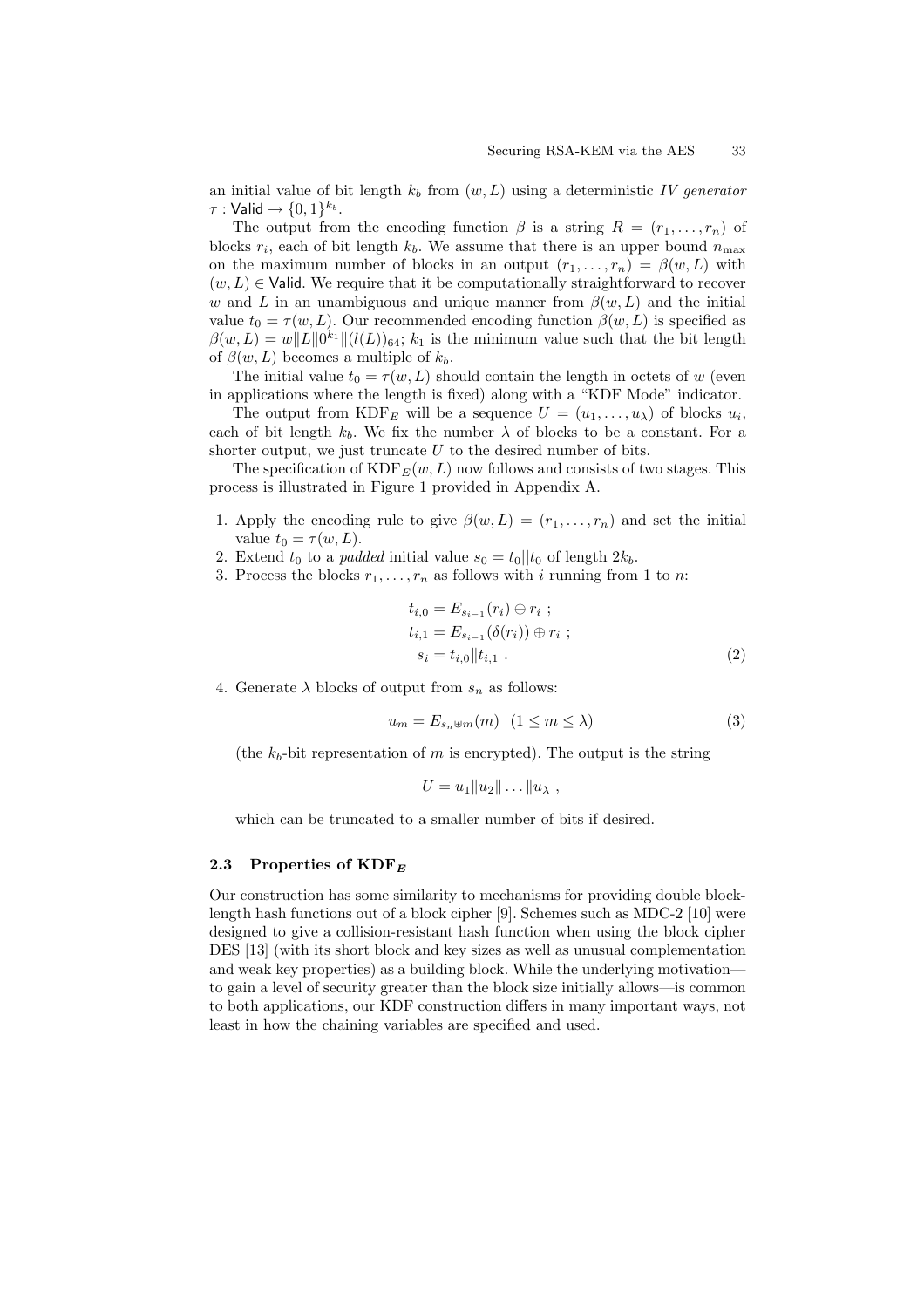To gauge the performance of our proposal, we observe that to produce  $\lambda$ blocks of output from n blocks of input,  $\text{KDF}_E$  requires  $2n+\lambda$  applications of E with  $n + \lambda$  different keys. The computation can be carried out on  $p \geq 2$  parallel processors, each applying the block cipher at most  $n + \lfloor \lambda/p \rfloor$  times. The last  $\lambda$ applications of E are fully parallelizable, whereas the first  $2n$  applications are inherently serial with only two computations performed in parallel.

We note that while the AES is a fast cipher, the rate of encryption [7] for the AES with a 256-bit key (which is what we require in our construction) is comparable to the hashing rate of SHA-256 [14] (the NIST hash function that offers a similar level of security to that offered in our construction). Since two invocations of the AES are required at each step of the first stage of  $KDF_E$ , we would expect our construction to compare reasonably well to one based on a standardized hash function. Further, since the AES has a particularly lightweight key schedule, even though there is considerable re-keying, we would not expect the overhead to be too significant. Of course, it should also be stressed that if  $KDF_E$  is used as a component within RSA-KEM, then the RSA operation is already likely to be a dominating factor (particularly the RSA private key operation) in an application.

#### 2.4 Design Rationale

An overall goal has been to design  $KDF_E$  in a manner that puts minimal constraints on the encoding method  $\beta$ ; the security of KDF<sub>E</sub> should not rely on how inputs are encoded as long as  $\beta$  is reversible. Here we give our rationale behind other aspects to the design of  $KDF_E$ .

THE FIRST STAGE IN  $KDF_E$ .

The purpose of the first stage of the algorithm is to translate the input into a secret  $s_n$  in a collision-resistant manner. Specifically, it should be hard to find two distinct inputs  $(w, L), (w', L')$  such that the corresponding outputs  $s_n, s'_{n'}$ from the first stage are equal. This is to provide a high level of assurance that different sets of keys are used in the second stage of the algorithm for different inputs. Note that it is easy to find inputs such that the outputs are related in a prescribed manner. Specifically, if we replace the last block  $r_n$  in the first stage with  $\delta(r_n)$ , then the rightmost  $k_b$  bits of the new output key coincide with the rightmost  $k_b$  bits of the old output key, except that the two leftmost positions in each block may differ. Yet in the ideal cipher model, such a correlation cannot be exploited in a useful manner by an adversary.

In round i of the first stage, the same key  $s_{i-1}$  is used for both encryptions. This introduces an effect that we may actually benefit from. Namely, we can control the behaviour of the output key  $s_i$  in such a way that collisions with padded initial values are impossible. Indeed,  $s_i$  cannot be equal to a padded initial value since this would imply that  $E_{s_{i-1}}(r_i) = E_{s_{i-1}}(\delta(r_i))$ , which is impossible. The same is true for  $s_n \uplus m$ ; if  $E_{s_{n-1}}(r_n) \oplus r_n \oplus m = E_{s_{n-1}}(\delta(r_n)) \oplus r_n \oplus m$ , then we would again have  $E_{s_{n-1}}(r_n) = E_{s_{n-1}}(\delta(r_n))$ , which is impossible. If such collisions had been possible then it would have been difficult to achieve our desired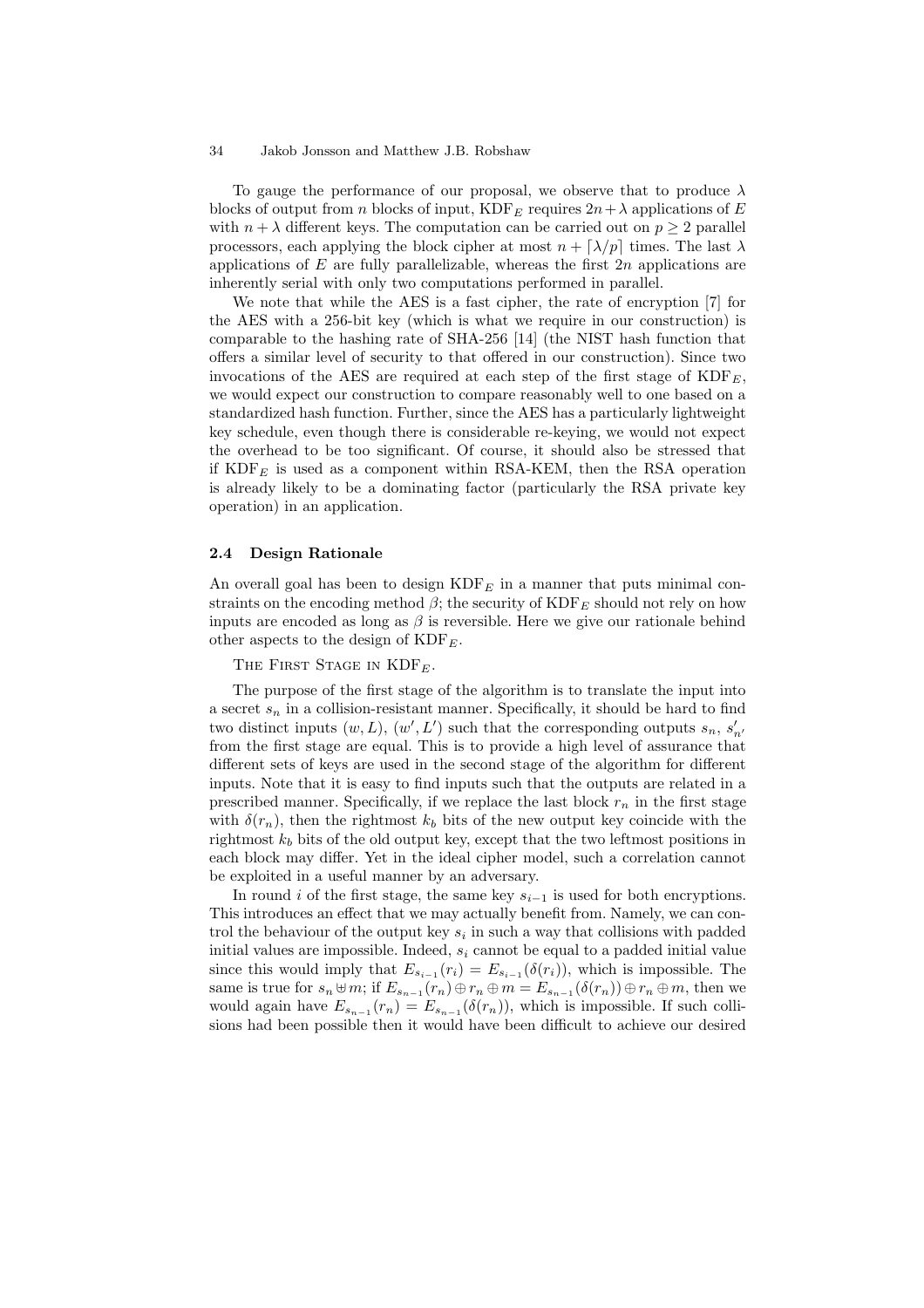security bound (1) without putting undesirable restrictions on the size of the set of possible initial values.

THE SECOND STAGE IN  $KDF_E$ .

In the second stage we use different keys to derive the blocks  $u_m$  and our approach has some similarity to the counter mode of operation for a block cipher [15]. If we were to use a single key, then we would see a small bias in the output due to the non-existence of collisions  $E_s(r) = E_s(r')$ . This would result in a violation of (1). Indeed, in applications where plenty of output is desirable, the security bound would be weak enough to be a concern in practice.

To minimize the probability of reusing a key, we derive the  $m<sup>th</sup>$  key from  $s_n$ by adding a simple counter  $m$  to  $s_n$ . In this manner, if

$$
s_n \uplus m = s'_{n'} \uplus m' \tag{4}
$$

for some  $m, m' \in \{0, \ldots, \lambda\}$ , then

$$
s_n = s'_{n'} \uplus (m' \oplus m) = s'_{n'} \uplus m''
$$

for some  $m'' \in \{0, \ldots, \hat{\lambda}\}\,$ , where

$$
\hat{\lambda} = \begin{cases}\n0 & \text{when } \lambda = 0; \\
2^{\lfloor \log_2 \lambda \rfloor + 1} - 1 & \text{otherwise.}\n\end{cases}
$$
\n(5)

Consequently, while there are  $(1 + \lambda)^2$  pairs  $(s_n \oplus m, s'_{n'} \oplus m')$  to be considered in (4), there are only  $1 + \hat{\lambda}$  values on  $s'_{n'}$  for each  $s_n$  that give a collision in  $(4)$ . In particular, the constant c in our security bound  $(1)$  will turn out to be proportional to  $\lambda$  rather than to  $\lambda^2$ .

The keys in the second stage are obtained from  $s_n$  by adding the same counter value to each of the two blocks in  $s_n$ . This is to ensure that the derived blocks do not collide with padded initial values. The counter starts at 1 to avoid undesirable collisions between keys used in the first stage and keys used in the second stage. For instance, there may be two inputs for which, in the first case,  $s_n$  is used as a key in some round  $n + 1$  of the first stage, while in the second case, the same  $s_n$  is used in the second stage<sup>4</sup>. It seems worth taking the precaution to provide this separation.

THE USE OF THE FUNCTION  $\delta$ .

The function  $\delta$  is chosen so that  $\delta(\delta(r)) \neq r$ . Otherwise a function  $\delta'$  (e.g. one that maps r to  $r \oplus d$  for some d) would suffer from the property that if  $E_{s_{i-1}}(r_i) \oplus r_i = E_{s_{i-1}}(\delta'(r_i)) \oplus \delta'(r_i)$ , then  $r_i$  and  $\delta'(r_i)$  both yield the same intermediate  $s_i$  in (2). This would result in a violation of our bound (1) and a modified security bound would contain a term of the form  $c \cdot q/2^{k_b}$ .

We have chosen  $\delta$  to be simple, modifying only two bits of the input. As well as having little impact on efficiency this facilitates the security analysis. To see this, consider the *order* of an element r defined as the smallest integer  $i$  such

<sup>&</sup>lt;sup>4</sup> Essentially the set of possible sequences  $(r_1, \ldots, r_n)$  is not necessarily "prefix-free".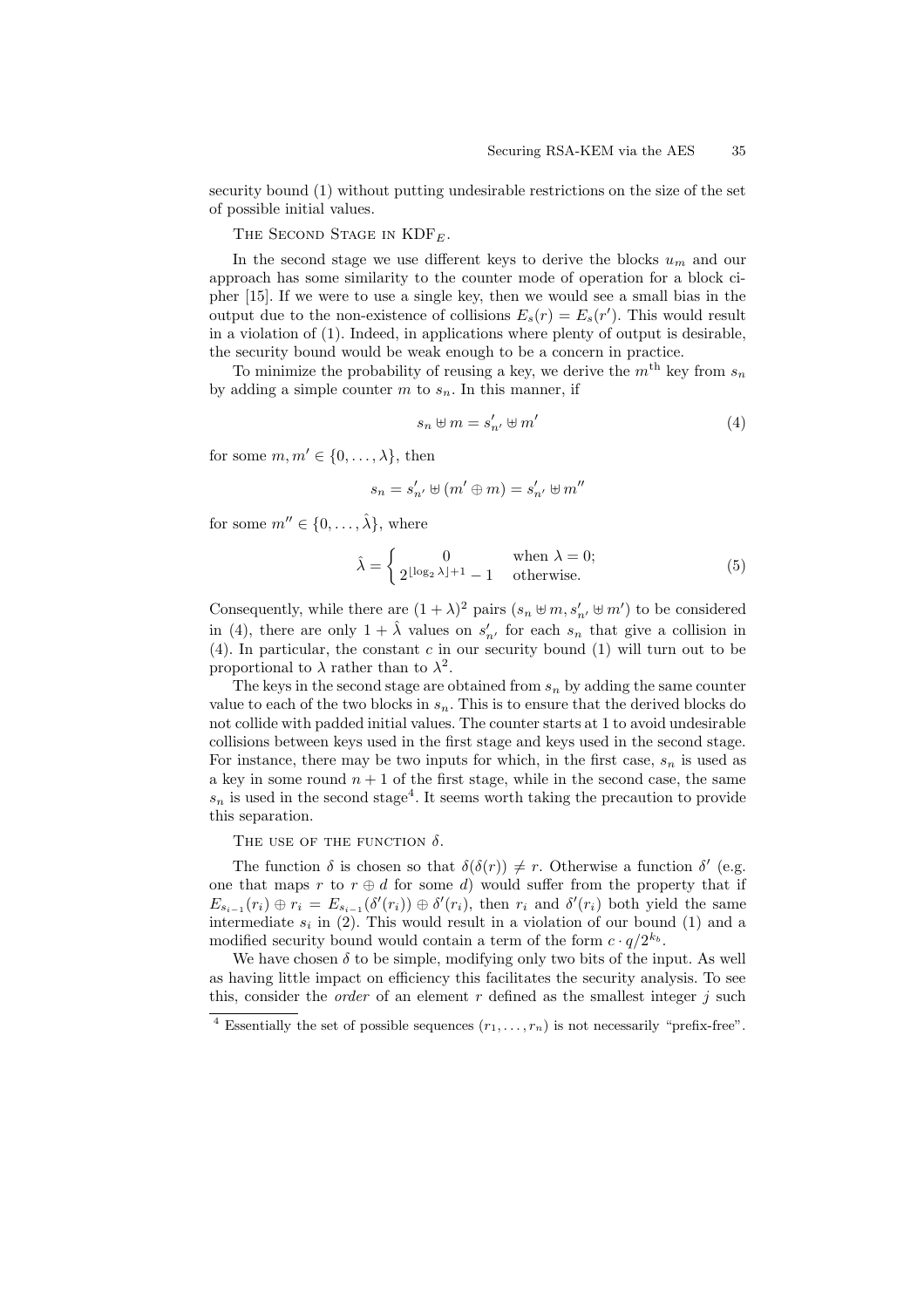that  $r = \delta^j(r)$ , where  $\delta^j$  is shorthand for  $\delta$  applied j times. Clearly the order of any element r with respect to  $\delta$  is only four. While it seems that any order larger than two would result in a security bound of the form we require (1), analysis could be harder. The reason is as follows.

We say that an input pair  $(s, r)$  to the block cipher E is of relevance in the  $i$ <sup>th</sup> round of the first stage if  $(s, r) = (s_{i-1}, r_i)$  or  $(s, r) = (s_{i-1}, \delta(r_i))$ . This means that the pair  $(s, r)$  is related to the two pairs  $(s, \delta(r))$  and  $(s, \delta^{-1}(r))$  in an obvious manner. Similarly,  $(s, \delta(r))$  is related to  $(s, \delta^2(r))$ ,  $(s, \delta^2(r))$  is related to  $(s, \delta^3(r))$ , and so on and so forth. Consequently, if the order of r were large, then we would have a long chain of related input pairs. This would make it hard to analyse dependencies between pairs of inputs in the first stage of  $KDF_E$ , which we require in the context of RSA-KEM. Thus the main benefit of  $\delta$  as we have defined it is to ensure that the corresponding chain of pairs is short; for the given choice of  $\delta$ , any set of the form  $\{(s,r), (s,\delta(r)), (s,\delta^2(r)), (s,\delta^3(r))\}$ has the property that each pair in the set is only related to other pairs in the set and not to any pairs outside the set. This property makes it easier to obtain stream-lined security proofs.

#### 2.5 Some Related Applications

While an AES-based key derivation function (KDF) for use within RSA-KEM is the focus of our work, we have actually designed something more flexible. Very simple variants and extensions of our KDF design could be used as a mask generating function  $MGF_E$ , a block-cipher based hash function construction, and as a block-cipher based message authentication code. However, these may compare unfavourably with other, more established, mechanisms [9].

For instance, it is easy to modify  $\text{KDF}_E(w,L)$  for use as a hash function and we define the hash function  $\text{Hash}_E(M)$  as

$$
Hash_E(M) = KDF_E(M, \phi) ,
$$

where  $\phi$  is the empty string. However, we need to make a few minor changes. First, we change the encoding function and set

$$
\beta_{\text{HASH}}(M) = \beta(M, \phi) = M \| 0^{k_1} \| (l(M))_{64} .
$$

Here,  $l(M)$  is the length in bits (or bytes) of the message M and  $k_1$  is the minimum value such that the bit length of  $\beta_{\text{HASH}}(M)$  becomes a multiple of  $k_b$ . Second, we fix the initial value  $t_0$ , which should contain a "Hash Mode" indicator, and we set  $\lambda = 2$ , which would give a hash function with a 256-bit output.

 $KDF_E(w, L)$  can also be used as the basis for a message authentication code. Let the first argument  $w$  be the secret key and let the second argument  $L$  be the message M to be authenticated (possibly a concatenation of the message and other data). We can define the message authentication code  $MAC_E(w, M)$  as

$$
\text{MAC}_{E}(w, M) = \text{KDF}_{E}(w, M) ,
$$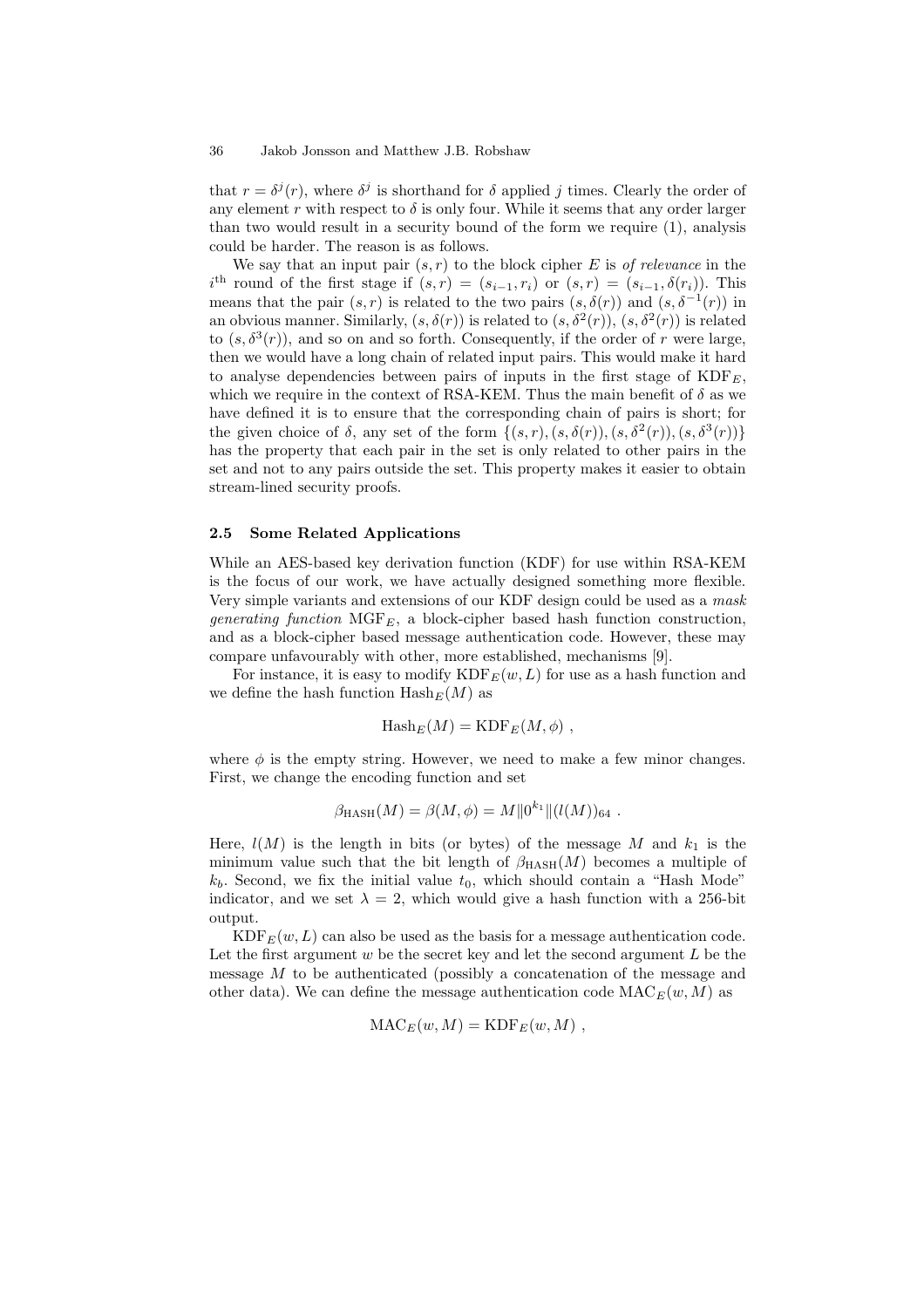using the same encoding function  $\beta$  as in key derivation mode;

$$
\beta_{\text{MAC}}(w, M) = w \|M\| 0^{k_1} \| (l(M))_{64} .
$$

The initial value  $t_0$  should be fixed and include the length in octets of w (even in applications where the length is fixed) and also a "MAC Mode" indicator. A typical parameter choice would be  $\lambda = 1$  or 2 (the latter if collision-resistance is desired). Of course, another possibility would be to define a message authentication code as HMAC [1] with  $\text{Hash}_E$  as the underlying hash function.

## 3  $KDF_E$  Within RSA-KEM (and  $f$ -KEM)

 $KDF_E$  is intended for use as an AES-based key derivation function within RSA-KEM [2, 18, 20]. However, to make the discussion as general as possible, we consider an arbitrary trapdoor permutation  $f: X_f \to X_f$ ; see below for a formal treatment of trapdoor permutations. We briefly discuss even more general encryption schemes at the end of Section 4. Let

$$
KDF: X_f \times \mathcal{L} \to \{0, 1\}^*
$$

be a key derivation function, where  $\mathcal L$  is a set of *labels* and  $\{0,1\}^*$  is the set of all finite bit-strings. Then  $f$ -KEM is defined as follows, where the input to  $f$ -KEM is a label  $L \in \mathcal{L}$ .

- 1. Generate an element  $w \in X_f$  uniformly at random.
- 2. Compute  $y = f(w)$ .
- 3. Compute  $U = \text{KDF}(w, L)$ .
- 4. Output y, the ciphertext, and U, the derived secret.

In Section 4 we will analyse f-KEM in the special case that the underlying KDF is  $KDF_E$ .

For a security parameter k, let  $\mathcal{F}_k$  be a finite family of pairs  $(f, f^{-1})$  with the property that f is a permutation with inverse  $f^{-1}$ ; f takes as input an element x in a set  $X = X_f$  and returns an element y in the same set X. We assume that the running time of each of f and  $f^{-1}$  is polynomial in k. Let G be a probabilistic polynomial-time (PPT) algorithm that on input  $1^k$  (i.e., k uniformly random bits) outputs a pair  $(f, f^{-1}) \in \mathcal{F}_k$ . G is a trapdoor permutation generator. An f-inverter  $\mathcal I$  is an algorithm that on input  $(f, y)$  tries to compute  $f^{-1}(y)$  for a random  $y \in X$ . *T* has success probability  $\epsilon = \epsilon(k)$  and running time  $T = T(k)$  if

$$
\Pr\left((f, f^{-1}) \leftarrow \mathcal{G}(1^k), y \stackrel{\mathsf{R}}{\leftarrow} X_f : \mathcal{I}(f, y) = f^{-1}(y)\right) \ge \epsilon
$$

and the running time for  $\mathcal I$  is at most  $T$ . In words,  $\mathcal I$  should be able to compute  $f^{-1}(y)$  with probability  $\epsilon$  within time T, where  $(f, f^{-1})$  is derived via the trapdoor permutation generator and  $y$  is random.  $\mathcal I$  solves the  $f$  problem.

 $\mathcal{F}_k$  is a trapdoor permutation family with respect to  $(\epsilon, T)$  if there is no f-inverter with success probability  $\epsilon$  within running time T. The individual permutation f is referred to as a *trapdoor permutation*.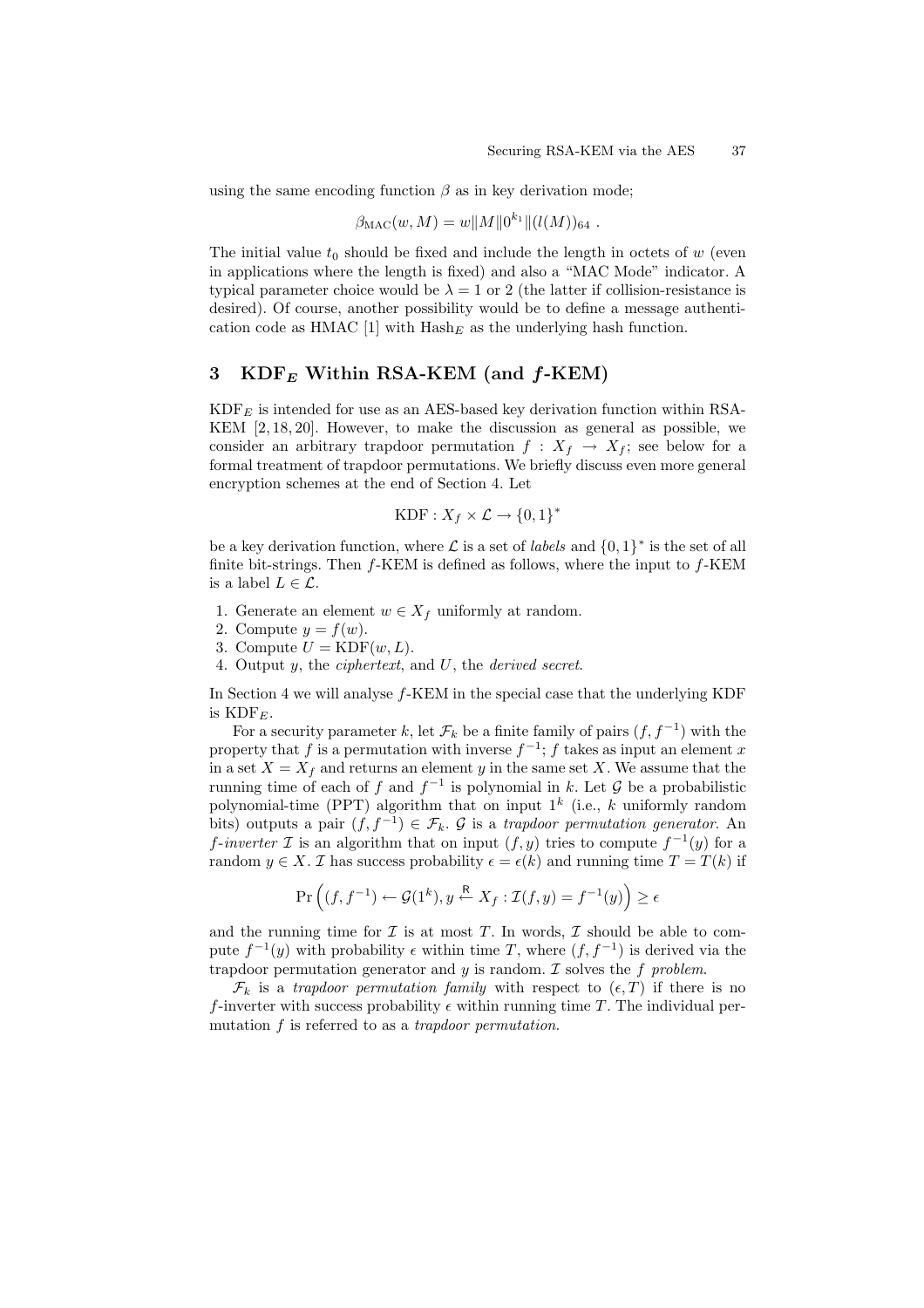### 4 Security Analysis

In this section we prove the security of  $f$ -KEM based on KDF<sub>E</sub>.

With the random oracle assumption on KDF it is straightforward to prove that f-KEM based on KDF is secure against a chosen-ciphertext adversary if f is a secure trapdoor permutation; see Shoup [18] for details. The purpose of this section is to analyse  $f$ -KEM when KDF<sub>E</sub> (see Section 3) is used as the underlying KDF. Our goal is to show that the security of f-KEM can be related to the hardness of inverting  $f$  if the block cipher  $E$  is modelled as an indexed family of random permutations.

The attack model against f-KEM is defined as follows and aligns with the security model for key encapsulation schemes defined in Shoup [18]. The adversary is given free access to a *decryption oracle* that on input  $(y, L)$  decrypts y and outputs the corresponding secret  $U = \text{KDF}_E(f^{-1}(y), L)$ . This means that we consider the family of adaptive chosen-ciphertext attacks (typically referred to as CCA2). The adversary also has free access to an E-oracle and a D-oracle simulating encryption and decryption with the block cipher  $E$ .

The task for the adversary is to distinguish a secret  $U_0$  corresponding to a certain *challenge ciphertext*  $(y^*, L^*)$  from a random string. To make the challenge nontrivial, we do not allow the adversary to query the challenge ciphertext  $(y^*, L^*)$  at the decryption oracle after the challenge ciphertext has been published. However, there are no other restrictions on decryption queries; the adversary may well include either of  $y^*$  and  $L^*$  in a decryption query as long as the query does not include both.

The attack experiment runs as follows. First, the adversary is given a trapdoor permutation  $f$  generated at random. The adversary is allowed to send queries to her oracles during the entire attack and they may be chosen in an adaptive manner depending on responses to previous queries. At any time of the attack — but only once — the adversary sends a label  $L^*$  to a *challenge* generator. The challenge generator applies the f-KEM operation, producing a ciphertext  $y^*$  and a secret output  $U_0$ . In addition, the generator selects a uniformly random string  $U_1$  and flips a fair coin b. The generator returns  $y^*$  and  $U_b$ ; thus the response depends on b.

At the end, the adversary outputs a bit  $b'$ . The *distinguishing advantage*  $\epsilon$  of the adversary is defined as

$$
\epsilon = \Pr(b' = b) - \Pr(b' \neq b) = 2\Pr(b' = b) - 1
$$

where the probability is computed over all possible trapdoor permutations. The adversary is referred to as an IND-CCA2 adversary. The main result now follows.

**Theorem 1.** Let A be an IND-CCA2 adversary against f-KEM based on KDF<sub>E</sub> making  $q_E$  queries to the E- and D-oracles and  $q_f$  queries to the decryption oracle (including one query to the challenge generator). Let

$$
q = q_E + (n_{\text{max}} + \lambda) \cdot q_f,
$$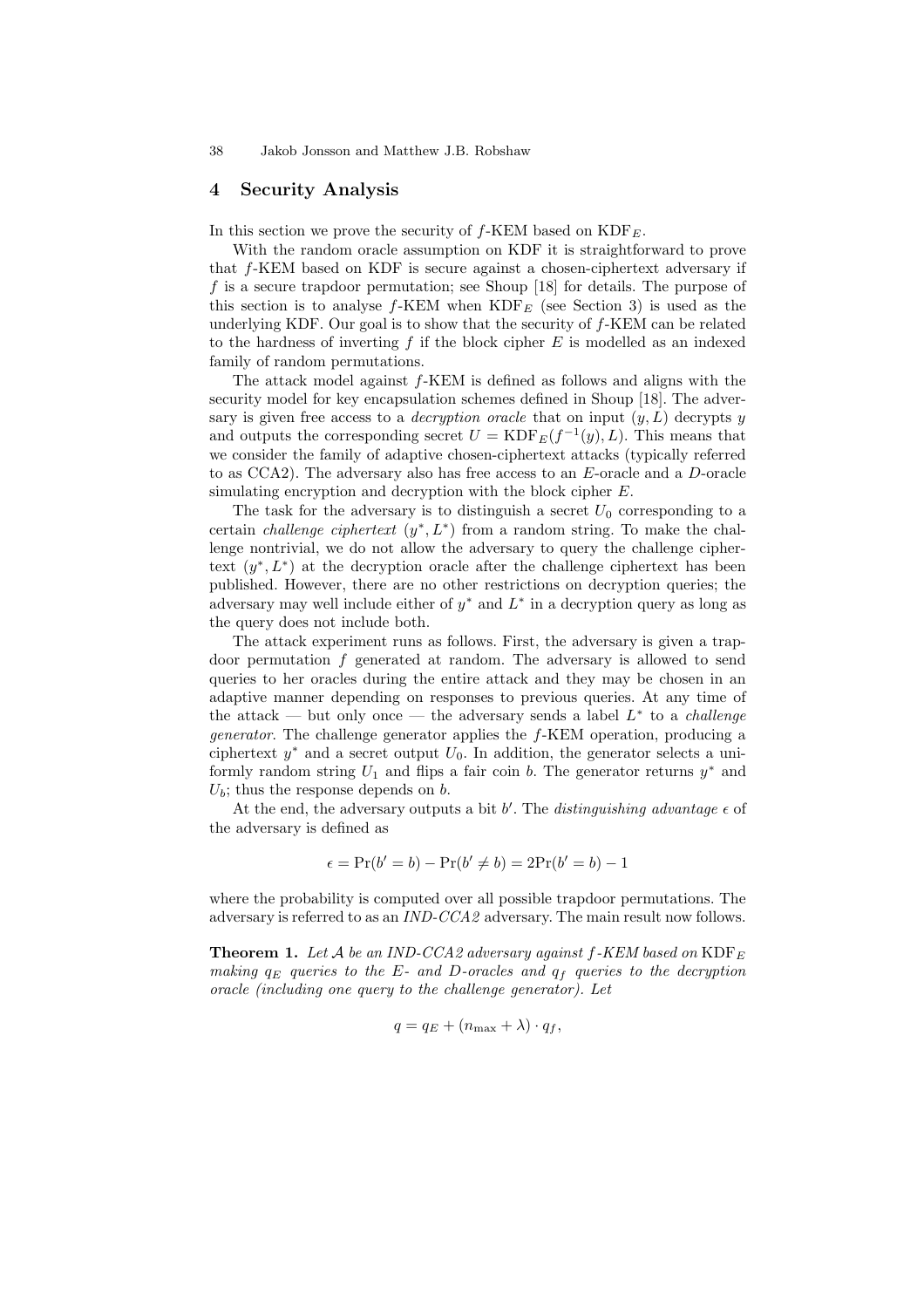where  $n_{\text{max}}$  is defined in Section 2.1. Assume that  $q \leq 2^{k_b}/24$ . Moreover, assume that the distinguishing advantage of  $A$  is  $\epsilon'$  and that the running time is bounded by  $T'$ . Then, viewing the block cipher  $E$  in the ideal cipher model, there is an  $f$ -inverter  $\mathcal I$  with success probability  $\epsilon$  and running time  $T$  such that

$$
\epsilon = \epsilon' - \frac{18(\hat{\lambda} + 1) \cdot q^2}{2^{2k_b}} - \frac{q_f}{|X_f|} \tag{6}
$$

with  $\hat{\lambda}$  defined in (5) and

$$
T = T' + O(q \cdot T_f) + O(\lambda \cdot q_f) \tag{7}
$$

.

where  $T_f$  is the time needed to compute f on a given input.

The proof of Theorem 1 is given in Appendix B. Here we comment on the security bounds in Theorem 1.

First, consider the difference  $\epsilon' - \epsilon$  in success probabilities for the adversary and the inverter. For typical applications,  $\lambda$  will be quite small, say at most 100; this would give  $100k_b$  bits of (symmetric) key material as output. Assuming that  $\hat{\lambda} = 2^7 - 1$  and  $q = 2^{k_b - \mu} \le T'$  for some  $\mu$ , the significant term in (6) is equal to

$$
\frac{18 \cdot 2^7}{2^{2\mu}} < \frac{2^{12}}{2^{2\mu}} = 2^{12 - 2\mu}
$$

Defining a success probability of an algorithm to be "negligible" if the timesuccess ratio (time/probability) of the algorithm is at least  $2^{k_b}$ , we may conclude that  $\epsilon' - \epsilon$  is "negligible" as long as q is at most  $2^{k_b-12}$ ; the running time of the adversary is assumed to be at least q.

Next, consider the running time of the adversary in terms of the inverter. A close examination of the proof of Theorem 1 yields that the term  $O(q \cdot T_f)$ in (7) is approximately  $4T_f \cdot q \leq 4T_f \cdot T'$ . Namely, for each application of the  $E$ -oracle simulation, the inverter applies f up to four times. As a consequence,  $T'/T$  is approximately  $1/(4T_f)$ . We may ignore the rightmost term  $O(\lambda \cdot q_f)$  in (7) as  $q_f$  is typically bounded by a fairly small value such as  $2^{48}$ . Note that the factor  $T_f$  is not due to the specific KDF<sub>E</sub> construction but rather it is a generic factor that is also present when the entire key derivation function is modelled as a random oracle; see Shoup [18]. Hence, only the factor 4 is actually related to the specifics of  $KDF_E$ . To conclude, we lose approximately two bits of tightness with respect to running time when replacing the random oracle with  $KDF_E$ .

Remark. While we only consider trapdoor permutations, we conjecture that the proof might extend to general deterministic public-key encryption algorithms [8].

#### 5 Conclusion

In this paper we have introduced and analysed a new key derivation function  $\text{KDF}_E$ . Defined in terms of a block cipher E,  $\text{KDF}_E$  has been specifically designed as an AES-based key derivation function for use within the key encapsulation mechanism RSA-KEM [18]. However the  $KDF_E$  construction could also be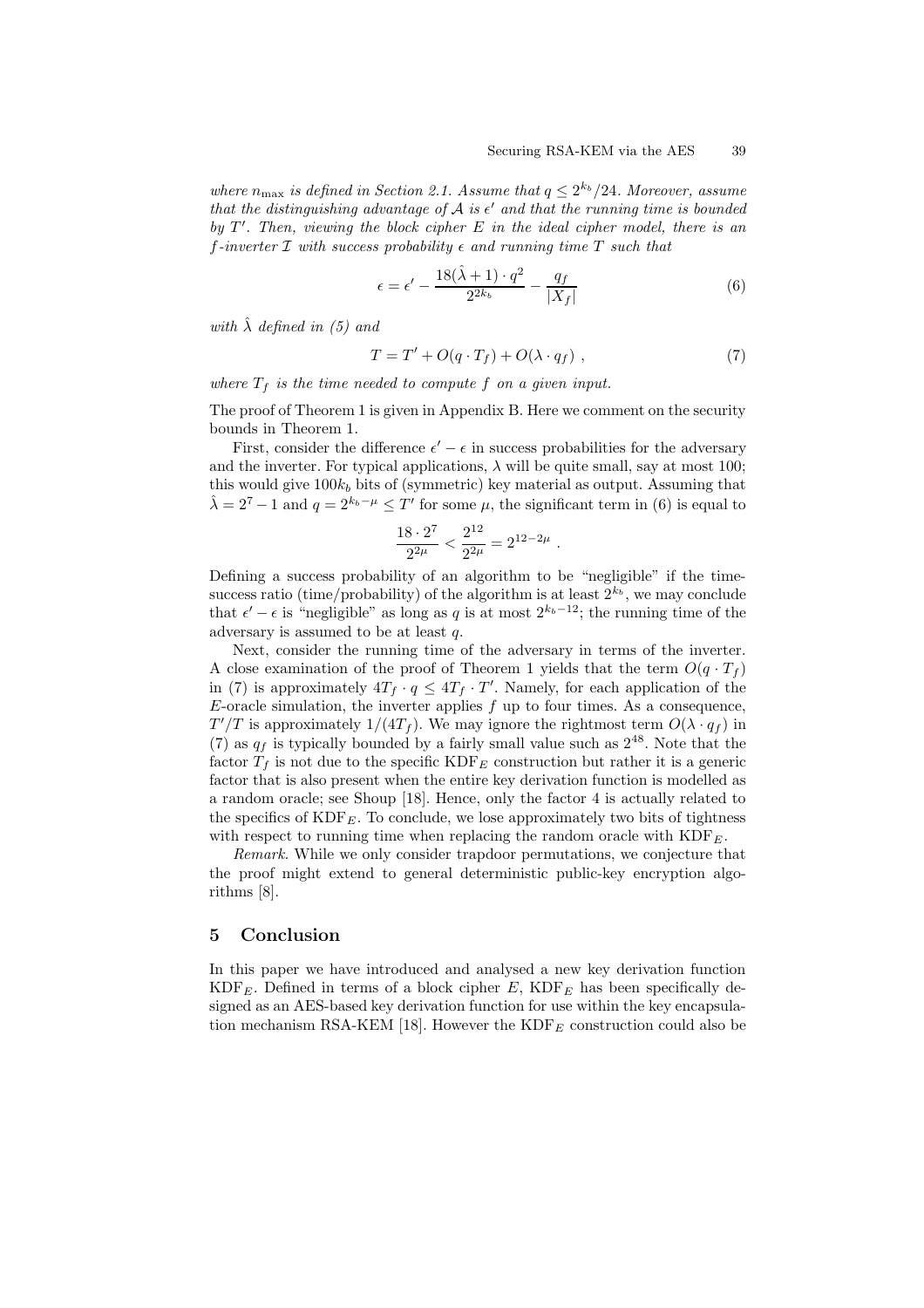used as the basis for a mask generating function, a hash function, or a message authentication code. While the  $KDF_E$  construction might be somewhat unusual, there is considerable value in considering designs that allow us to demonstrate the security of RSA-KEM under reasonable assumptions on the behaviour of AES rather than the black-box behaviour of some ad-hoc construction. We leave the definition of alternative proposals as a matter for further research.

## References

- 1. M. Bellare, R. Canetti, and H. Krawczyk. Keying hash functions for message authentication. In N. Koblitz, editor, Advances in Cryptology – Crypto '96, LNCS 1109, pp. 1–15, Springer-Verlag, 1996.
- 2. M. Bellare and P. Rogaway. Random Oracles are Practical: A Paradigm for Designing Efficient Protocols. Proceedings of the First Annual Conference on Computer and Communications Security. ACM, 1993.
- 3. M. Bellare and P. Rogaway. Optimal Asymmetric encryption How to Encrypt with RSA. In A. De Santis, editor, Advances in Cryptology – Eurocrypt'94, LNCS 950, pp. 92–111, Springer-Verlag, 1995.
- 4. E. Biham and R. Chen. Near-collisions in SHA-0. In M. Franklin, editor, Advances in Cryptology – Crypto '04, LNCS 3152, pp. 290–305, Springer-Verlag, 2004.
- 5. J. Black, P. Rogaway, and T. Shrimpton. Block-Box Analysis of the Block-Cipher-Based Hash-Function Constructions from PGV. In M. Yung, editor, Advances in Cryptology – Crypto '02, LNCS 2442, pp. 320–335, Springer-Verlag, 2002.
- 6. J. Daemen and V. Rijmen. AES Proposal: Rijndael. Version 2. 1999.
- 7. W. Dai. Performance figures. Available via www.eskimo.com/~weidai/.
- 8. A. Dent. A Designer's Guide to KEMs. In K. Paterson, editor, 9<sup>th</sup> IMA Conference on Coding and Cryptography, LNCS 2898, 133–151, Springer-Verlag, 2004.
- 9. A. Menezes, P. van Oorschot, and S. Vanstone. Handbook of Applied Cryptography. CRC Press. 1997.
- 10. C.H. Meyer and M. Schilling. Secure program load with manipulation detection code. In Proceedings of SECURICOM '88, pp. 111–130, 1998.
- 11. T. Okamoto and D. Pointcheval. REACT: Rapid Enhanced-security Asymmetric Cryptosystem Transform. In D. Naccache, editor, Topics in Cryptology – CT-RSA 2001, LNCS 2020, pp. 159–175. Springer-Verlag, 2001.
- 12. National Institute of Standards and Technology. FIPS 196: The Advanced Encryption Standard. October, 2001. Available via csrc.nist.gov.
- 13. National Institute of Standards and Technology. FIPS 46-2: The Data Encryption Standard. December, 1993. Available via www.itl.nist.gov/fipspubs/.
- 14. National Institute of Standards and Technology. FIPS 180-2: The Secure Hash Standard. August, 2002. Available via csrc.nist.gov.
- 15. National Institute of Standards and Technology. Special Publication SP-800-38A: Recommondation for Block Cipher Modes of Operation – Methods and Techniques. December, 2001. Available via csrc.nist.gov.
- 16. R. Rivest, A. Shamir, and L. Adleman. A Method for Obtaining Digital Signatures and Public-Key Cryptosystems. Communications of the ACM, 21 (2), 120–126, February 1978.
- 17. RSA Laboratories. PKCS #1 v2.1: RSA Cryptography Standard. June 14, 2002. Available via www.rsasecurity.com.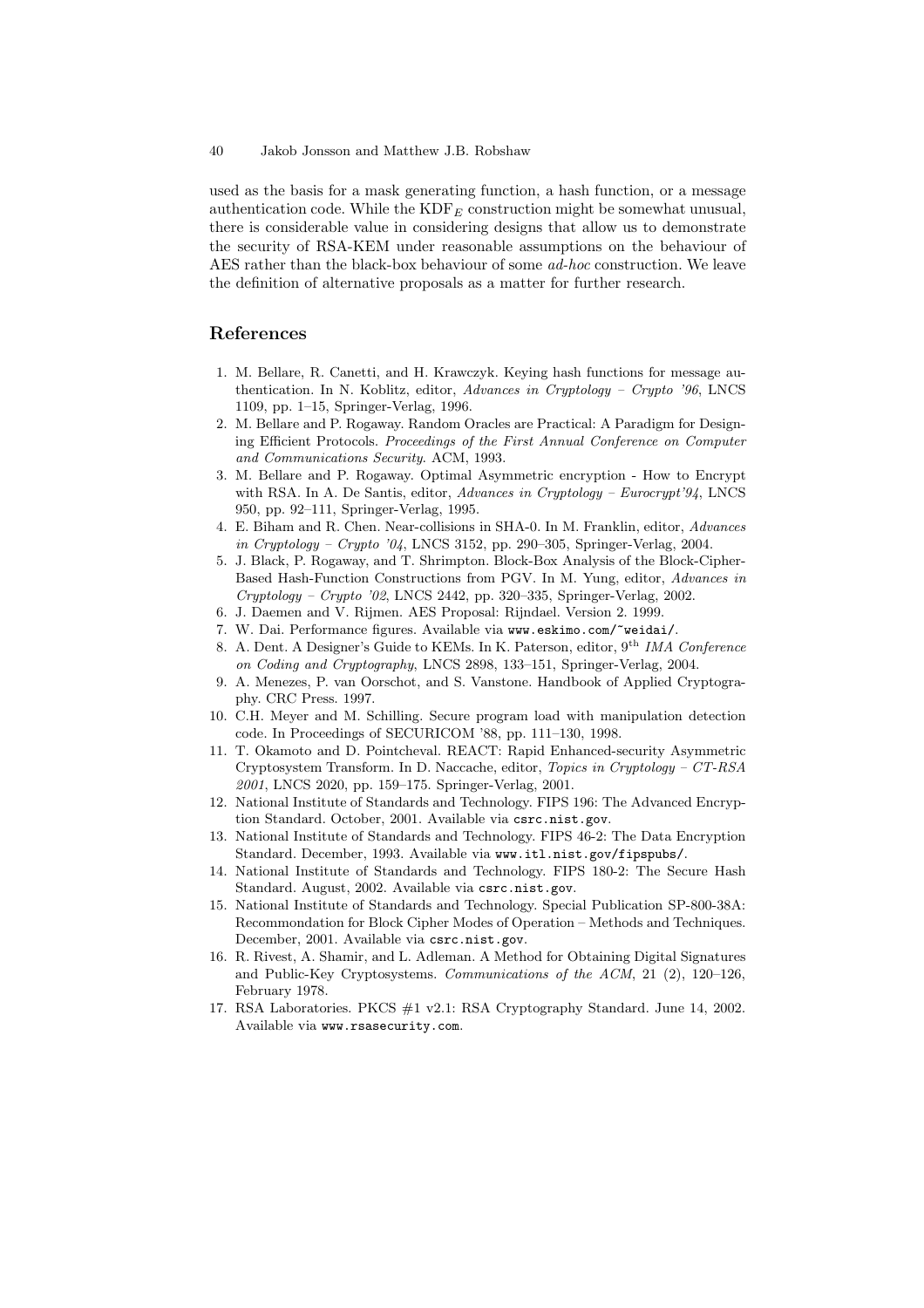- 18. V. Shoup. A Proposal for an ISO Standard for Public Key Encryption. Preprint, December 2001. Available via eprint.iacr.org/2001/112.
- 19. X. Wang, D. Feng, X. Lai, and H. Yu. Collisions for hash functions MD4, MD5, Haval-128 and RIPEMD. Available via http://eprint.iacr.org/2004/199.
- 20. Y. Zheng and J. Seberry. Practical Approaches to Attaining Security Against Adaptively Chosen Ciphertext Attacks. In E.F. Brickell, editor, Advances in Cryptology – Crypto '92, LNCS 740,pp. 292-304. Springer-Verlag, 1992.

# A Pictorial Representation of  $KDF_E$



Fig. 1. The two stages of  $\text{KDF}_E$ ; E represents a  $k_b$ -bit block cipher with a  $2k_b$ -bit key.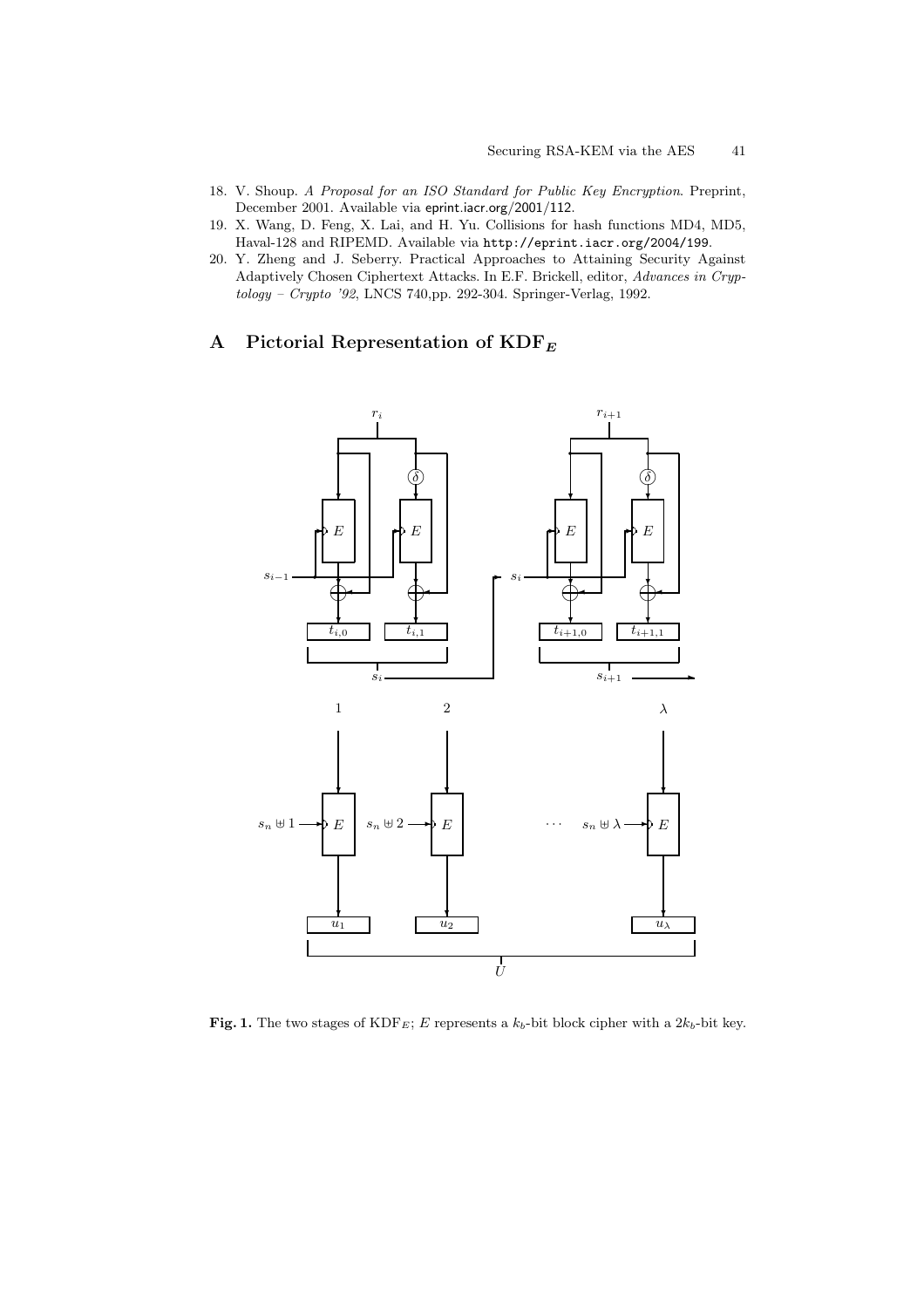### B Proof of Theorem 1

**Theorem 1.** Let  $A$  be an IND-CCA2 adversary against  $f$ -KEM based on KDF<sub>E</sub> making  $q_E$  queries to the E- and D-oracles and  $q_f$  queries to the decryption oracle (including one query to the challenge generator). Let

$$
q = q_E + (n_{\text{max}} + \lambda) \cdot q_f,
$$

where  $n_{\text{max}}$  is defined in Section 2.1. Assume that  $q \leq 2^{k_b}/24$ . Moreover, assume that the distinguishing advantage of  $A$  is  $\epsilon'$  and that the running time is bounded by  $T'$ . Then, viewing the block cipher  $E$  in the ideal cipher model, there is an f-inverter  $\mathcal I$  with success probability  $\epsilon$  and running time T such that

$$
\epsilon = \epsilon' - \frac{18(\hat{\lambda} + 1) \cdot q^2}{2^{2k_b}} - \frac{q_f}{|X_f|}
$$

with  $\hat{\lambda}$  defined in (5) and

 $T = T' + O(q \cdot T_f) + O(\lambda \cdot q_f)$ ,

where  $T_f$  is the time needed to compute f on a given input.

Let A be the adversary. We will define an inverter  $\mathcal I$  in terms of A where  $\mathcal I$ stores information on several lists:

- 1. f-list: Entries of the form  $(y, w)$  (with  $y = f(w)$ ), sorted in alphabetic order with respect to y. Refer to an entry starting with y as a y-entry.
- 2. <u>KEM-list</u>: Entries of the form  $(y, L, U)$  where L,  $w = f^{-1}(y)$ , and U satisfy  $KDF_E(w,L) = U$ . The entries are sorted alphabetically with respect to y and then  $L$ . Refer to an entry starting with  $y$  as a  $y$ -entry.
- 3. History list: Entries of the form  $(s_i; (s_0, r_1, \ldots, r_i))$ , sorted with respect to  $s_i$ where  $s_i$  is derived from  $s_0$  and  $r_1, \ldots, r_i$  via  $i < n_{\text{max}}$  rounds of (2). Refer to an entry starting with  $s_i$  as an  $s_i$ -entry.
- 4. E- and D-list: Entries of the form  $(s,(r_1,v_1),\ldots,(r_d,v_d))$  where  $v_i = E_s(r_i)$ sorted with respect to s. Within each entry pairs are sorted with respect to  $r_i$  on the E-list and with respect to  $v_i$  on the D-list. Refer to an entry starting with s as an s-entry. Since the  $E$ - and  $D$ -lists are essentially the same, we suppress the D-list. Whenever  $\mathcal I$  requires an output value  $v$ , it is implicitly assumed that  $\mathcal I$  looks on the D-list rather than on the E-list.

Let  $S_0$  be the set of possible padded initial values  $s_0$ . Introduce additional sets  $S_1$  and  $S_2$  as follows.  $S_1$  is the set of elements s such that there is an s-entry on the history list, whereas  $S_2$  is the set of elements queried to the  $E$ - and  $D$ oracles (by either A or I) that are not contained in  $S_0$  or  $S_1$ . At the beginning of the experiment, all lists and all sets except  $S_0$  are empty.

Suppose that A sends a decryption query  $(y, L)$ . Then I proceeds as follows.

F1 If  $(y, L)$  is on KEM-list, output the corresponding U and exit.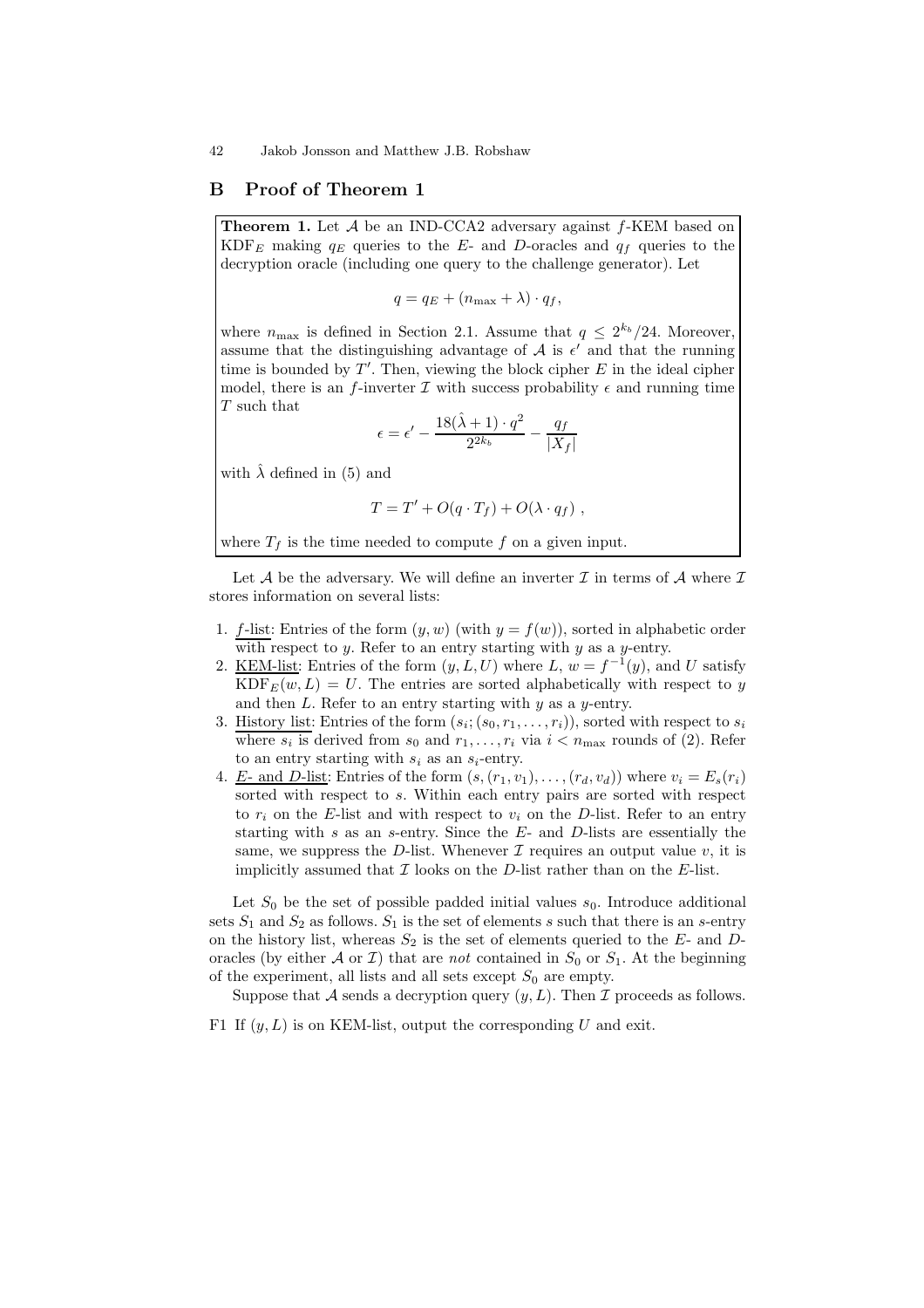- F2 If no  $(y, L)$  is found on KEM-list, check if there is some y-entry on f-list to examine whether  $w = f^{-1}(y)$  is known. If w is known, simulate the encryption oracle as specified below to compute  $U = KDF_E(w, L)$ , output U, and exit.
- F3 In the case that  $w$  is unknown, generate a string  $U$  as the concatenation of  $\lambda$  uniformly random blocks of length  $k_b$ , add  $(y, L, U)$  to KEM-list, output U, and exit.

At some point during the attack, the adversary  $A$  requests a challenge ciphertext, providing as input a label  $L^*$ . *I* proceeds as follows;  $y^*$  is the value that he wants to invert.

- C1 If  $(y^*, L^*)$  is a previous decryption query, output ERROR and exit.
- C2 Generate uniformly random strings  $U_0$  and  $U_1$  of length  $\lambda k_b$ . Add  $(y^*, L^*, U_0)$ to KEM-list, flip coin b, output  $(y^*, U_b, U_{1-b})$ , and exit.

Suppose that A sends an E-query  $(s, r)$ . Say that  $E_s(r) = v$  is consistent if there is no conflict between this assignment and the pairs  $(r_i, v_i)$  within the s-entry on  $E$ -list.  $\mathcal I$  proceeds as follows.

- E1 If  $v = E_s(r)$  is already known, output v and exit.
- E2 If  $s \notin S_0 \cup S_1$ , generate a uniformly random v such that the assignment  $v = E_s(r)$  is consistent. Add the pair  $(r, v)$  to the s-entry on E-list (introduce the entry if necessary), output  $v$ , and exit.
- E3 If  $s \in S_0 \cup S_1$ , for each  $j \in \{0, 1, 2, 3\}$  generate a uniformly random string  $v_j$ such that the four assignments  $v_j = E_s(\delta^j(r))$  are consistent. Add the pairs  $(\delta^j(r), v_j)$  to the s-entry on E-list (introduce the entry if necessary).
- E4 For  $0 \leq j \leq 3$ , let  $s^j = (v_j \oplus \delta^j(r)) ||(v_{(j+1) \mod 4} \oplus \delta^j(r))$ . The simulation fails if any of the  $4(1 + \lambda)$  elements in

$$
\{s^j \uplus m : 0 \le j \le 3, 0 \le m \le \lambda\}
$$
\n
$$
(8)
$$

are contained in  $S_1 \cup S_2$  or collide with each other. Let E4-Err be the event that this failure occurs at some point during the attack.

- E5 If  $s \in S_1$ , there is a (unique) s-entry  $(s = s_i; (s_0, r_1, \ldots, r_i))$  on the history list. If  $s \in S_0$ , consider the "empty" entry  $(s; (s, -))$  and let  $i = 0$  and  $s_0 = s$ . If  $i+1 < n_{\text{max}}$ , then add the entries  $(s^j, (s_0, r_1, \ldots, r_i, \delta^j(r)))$  to the history list.
- E6 For each  $j \in \{0, 1, 2, 3\}$ , check whether  $s_0$  and  $(r_1, \ldots, r_i, \delta^j(r))$  correspond to a valid input  $(w, L)$  to  $KDF_E$  (meaning that  $s_0$  is the padded initial value corresponding to  $(w, L)$  and  $\beta(w, L) = (r_1, \ldots, r_i, \delta^j(r))$ . If this is the case:
	- 1. Compute  $y = f(w)$  and add  $(y, w)$  to f-list (if not present).
	- 2. If there is an entry  $(y, L, U)$  on KEM-list, then KDF<sub>E</sub> $(w, L)$  has already been defined (implicitly) as  $U = u_1 ||u_2|| \dots ||u_\lambda$ . If this is the case, for  $1 \leq m \leq \lambda$  assign

$$
E_{s^j \oplus m}(m) = u_m \tag{9}
$$

For each m introduce an  $(s^j \oplus m)$ -entry on E-list, add  $(m, u_m)$  to the  $(s^j \uplus m)$ -entry, and remove  $(y, L, U)$  from KEM-list.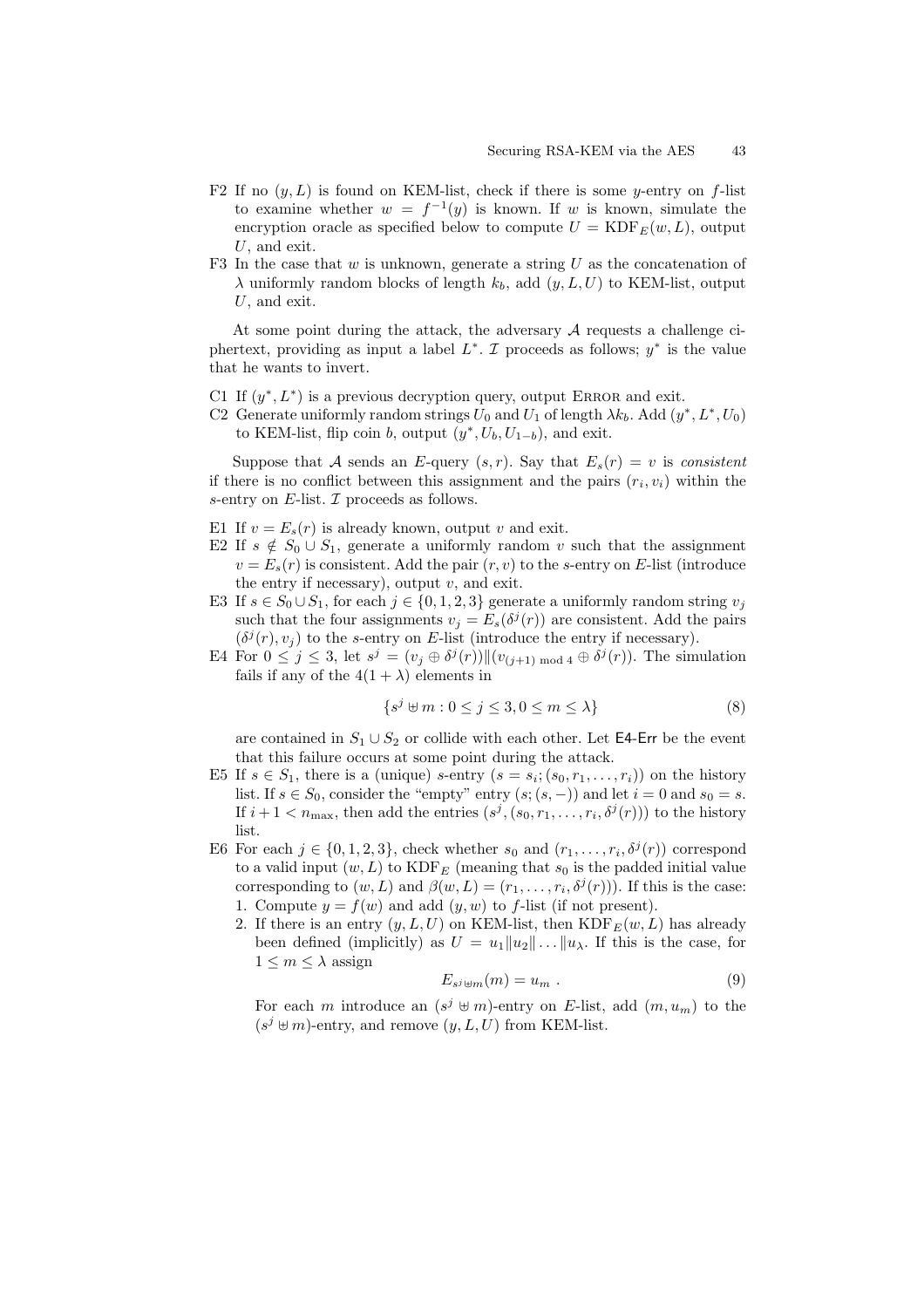E7 Output  $v_0 = E_s(r)$  and exit.

The s-entry in step E5 being unique follows from the fact that E5 is the only step where we add new entries to the history list; if some of the added keys  $s^j$  were already there (thus already contained in the set  $S_1$ ), the error E4-Err would have occurred in step E4. The assignments in  $(9)$  are trivially consistent; arriving at step E6 means that no error occurred in step E4, which implies that  $s^j \uplus m$  has never been used as a key before.

Now consider a D-query  $(s, v)$  by A. I proceeds as follows.

- D1 If  $r = D_s(v)$  is already known, output r and exit.
- D2 Generate a random string r such that the assignment  $r = D_s(v)$  is consistent and add  $(r, v)$  to the s-entry on E-list (introduce the entry if necessary).
- D3 Check whether  $s \in S_0 \cup S_1$ . If this is *not* the case, output r, and exit.
- D4 Proceed with steps E3-E6 in the simulation above with  $s$  and  $r$ , keeping in mind in step E3 that  $E_s(r)$  has already been defined as v.
- D5 Output  $r = D_s(v)$  and exit.

We need to analyse what could go wrong in this simulation. First, we have a possible error in step C1, but this error occurs only if the adversary picks  $y^*$  in one of her decryption queries preceding the challenge ciphertext query; denote this event as  $C1$ -Err. Since the adversary has no prior information about  $y^*$ ,  $Pr(C1-Err) \leq q_f/|X_f|$ . Note that this value is an extremely small value if f is RSA with key size at least 1024 bits.

The remaining source of error is related to how  $\mathcal I$  simulates the  $E$ - and  $D$ oracles. Besides the event E4-Err in step E4, we also have the potential error that the uniformly random strings generated in steps C2 and F3 may not be consistent with other values. To analyse the probability of this error, we introduce an auxiliary algorithm  $\mathcal J$  that can compute inverses of f. To make  $\mathcal J$  indistinguishable from  $\mathcal I$  for the adversary, we let  $\mathcal J$  do exactly what  $\mathcal I$  does during the whole experiment until the adversary exits. At the very end, we add a *checking phase*, where J proceeds with each entry  $(y, L, U)$  on KEM-list, computes  $w = f^{-1}(y)$ , and simulates the encryption oracle as specified above on all inputs necessary to compute  $KDF_E(w, L)$  (keeping in mind as specified in step E6 that the end result should be  $U$ ).

Now  $J$ , and hence  $I$ , will provide a perfect simulation unless an error occurs in step C1 or the error E4-Err occurs in step E4, either during the original experiment or during the additional checking phase. Namely, as long as all responses are consistent and chosen uniformly at random, there is no way for the adversary to distinguish the two simulations.

Before we can estimate the probability of the error E4-Err, we need to count the number of keys s for which  $\mathcal J$  ever provides some assignment  $v = E_s(r)$ . Now, while  $\mathcal J$  simulates the E-oracle on some inputs not queried by  $\mathcal A$ , the underlying key is always part of some other explicit or implicit query from  $A$ . This implies that the total number of keys is at most  $q = q_E + (n_{\text{max}} + \lambda) \cdot q_f$ ; the latter term  $(n_{\text{max}} + \lambda) \cdot q_f$  estimates the total number of keys used when responding to the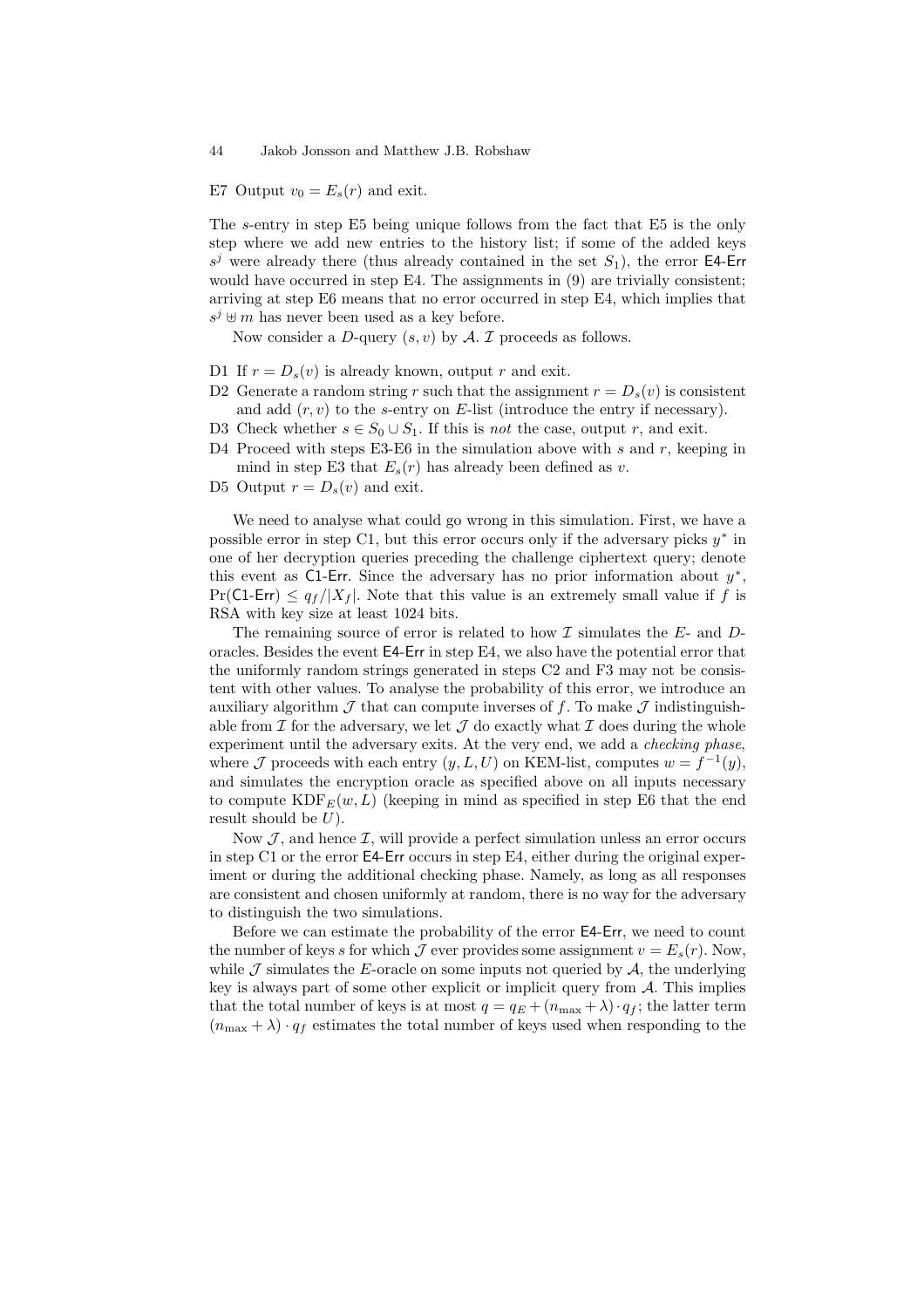decryption queries and the challenge ciphertext query. In particular, the size of  $S_2$  is at most q, as is the number of applications of each of the steps E1-E7.

We also need an upper bound on the total number of assignments  $v = E_s(r)$ for any fixed key s. Such a bound is given by  $4q$ . Namely, each  $E$ - and  $D$ query results in at most four assignments, whereas each decryption query and the challenge ciphertext query results in at most  $4n_{\text{max}}$  assignments in the first stage and at most  $\lambda$  assignments in the second stage. For the last claim, note that step E6.2 is applied at most once for each entry on KEM-list; the number of entries on this list is bounded by  $q_f$ .

In step E3, there are four assignments  $v_j = E_s(\delta^j(r))$ . We refer to the set  $Q = \{(s, \delta^j(r)) : 0 \le j \le 3\}$  as a 4-set and to a pair of the form  $\{(s, r), (s, \delta(r))\}$ as a *window*. Within a 4-set Q there are four windows  $\{(s, \delta^{j}(r)), (s, \delta^{j+1}(r))\}$ for  $0 \leq j \leq 3$ .

To estimate  $Pr(E4-Err)$ , consider a set of assignments to be made in step E3 (steps D2 and E3 in case of a decryption query) corresponding to a 4-set Q and let s be the underlying key. Since  $s \in S_0 \cup S_1$  and since it is impossible for a key once in  $S_2$  to end up in  $S_1$  (this would result in an error in step E4), each previous application of the key s must have been an assignment of values for a full 4-set (as opposed to an assignment of a single value as would have been the case if  $s \in S_2$ ). As a consequence, the four values  $E_s(\delta^i(r))$  all remain to be assigned.

First, assume that the underlying query was not a decryption query; we did not arrive at step E3 from step D4. For  $i \in \{0, 1, 2, 3\}$ , the adversary cannot predict the two values  $v_j = E_s(\delta^j(r))$  and  $v_{j+1} = E_s(\delta^{j+1}(r))$ , and hence not the value  $s^j$ , with probability better than

$$
\frac{1}{(2^{k_b} - 4q)^2} < \frac{1}{2^{2k_b}} \cdot \frac{1}{1 - 8q/2^{k_b}} \le \frac{1}{2^{2k_b}} \cdot \frac{1}{1 - 1/3} = \frac{3}{2^{2k_b + 1}} =: \rho \tag{10}
$$

The value  $4q$  in the denominator is the upper bound derived above on the number of previous queries with the key s; each such query corresponds to a value  $E_s(r')$ that must be different from all  $E_s(\delta^i(r))$ . The second inequality follows from the assumption  $q \leq 2^{k_b}/24$ .

Next, assume that we arrived at step E3 from step D4. Thus the first of the four queries in step E3 is a new D-query  $(s, v_0)$ . As in (10), the adversary cannot predict any two of the four values

$$
r = D_s(v_0), v_1 = E_s(\delta(r)), v_2 = E_s(\delta^2(r)), v_3 = E_s(\delta^3(r))
$$

with probability better than  $\rho$ , not even if the two other values were revealed. In particular, since the adversary needs at least two of these values to determine any  $s^j$ , no  $s^j$  can be determined with probability better than  $\rho$ .

We may now easily compute a bound on the probability that we have a collision between some element in the set  $(8)$  and some element in  $S_2$ ; refer to this event as E4-Err2. Specifically, for any j and m,  $s^j \notin m$  collides with any fixed element in  $S_2$  with probability at most  $\rho$ . Since there are a total of at most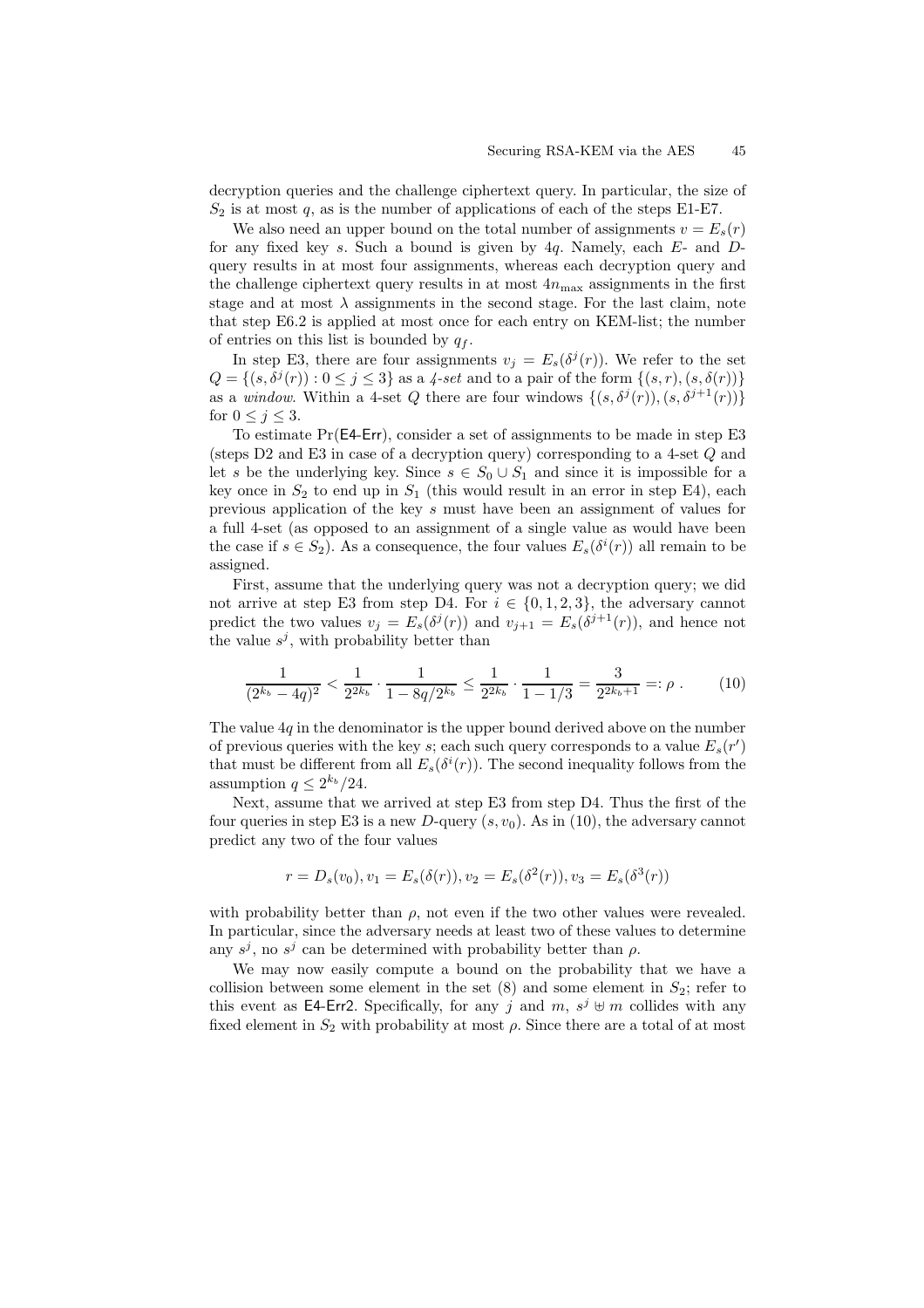$4(\lambda+1)\cdot q$  values in (8) to be considered during the entire experiment and since  $|S_2| \leq q$ , we have that

$$
\Pr(\text{E4-Err2}) \le \rho \cdot 4(\lambda + 1) \cdot q^2 = \frac{3 \cdot 4(\lambda + 1) \cdot q^2}{2^{2k_b + 1}} \le \frac{6(\hat{\lambda} + 1) \cdot q^2}{2^{2k_b}} ;\tag{11}
$$

 $\lambda$  was defined in (5).

Next, consider the probability of a collision either between two of the elements in the set  $(8)$  or between one of these elements and some element in the set  $S_1$ ; refer to this event as  $E4-Err1$ . In such an eventuality, we have distinct  $(s, r)$  and  $(s', r')$  such that

$$
\begin{cases}\nE_s(r) \oplus r = E_{s'}(r') \oplus r' \oplus m \\
E_s(\delta(r)) \oplus r = E_{s'}(\delta(r')) \oplus r' \oplus m\n\end{cases}
$$
\n(12)

for some integer m (with  $0 \leq m \leq \lambda$ ). Now, each element in  $S_1$  corresponds to a 4-set generated in a previous application of steps E3 and E4. This means that we are effectively looking for collisions of the kind (12) with both keys in  $S_0 \cup S_1$ and we have up to  $q$  different 4-sets among which we want to find a collision.

For any fixed previously known window  $W$ , and for each of the four windows within the 4-set Q under consideration, the probability that the two windows satisfy (12) is at most  $(\lambda + 1) \cdot \rho$ ; use (10) and the fact that there are  $\lambda + 1$ possibilities for m. At the end of the experiment, there are a total of at most  $4^2q(q-1)/2 = 8q(q-1)$  pairs of known windows from *different* 4-sets. This implies that the probability that (12) holds for some pair of this kind is bounded by

$$
(\hat{\lambda} + 1) \cdot \rho \cdot 8q(q - 1) \tag{13}
$$

Next, we turn our attention to windows within the same 4-set. Let  $W_i$  be the window  $\{(s, \delta^{i}(r)), (s, \delta^{i+1}(r))\}$ . For  $0 \le i \le 3$ , the pair  $(W_i, W_{i+1})$  (indices computed modulo 4) cannot satisfy (12). Namely, if

$$
\begin{cases}\nv_i \oplus \delta^i(r) = v_{i+1} \oplus \delta^{i+1}(r) \oplus m \\
v_{i+1} \oplus \delta^i(r) = v_{i+2} \oplus \delta^{i+1}(r) \oplus m\n\end{cases}
$$

then  $v_i = v_{i+2}$ , which is impossible. The remaining two cases  $(W_0, W_2)$  and  $(W_1, W_3)$  both result in the same system of equations

$$
\begin{cases} v_2 = v_0 \oplus c \oplus m \\ v_3 = v_1 \oplus c \oplus m \end{cases}
$$

 $c = r \oplus \delta^2(r) = \delta(r) \oplus \delta^3(r) = 100...0$ . By (10), the left-hand side cannot be predicted with probability better than  $\rho$  even if the right-hand side (i.e.,  $v_0$  and  $v_1$ ) is known. As a consequence, since there are at most q known 4-sets and since m can be chosen in  $\lambda + 1$  ways, the probability that (12) holds for some pair of known windows from the same 4-set is bounded by

$$
(\hat{\lambda} + 1) \cdot \rho \cdot q \tag{14}
$$